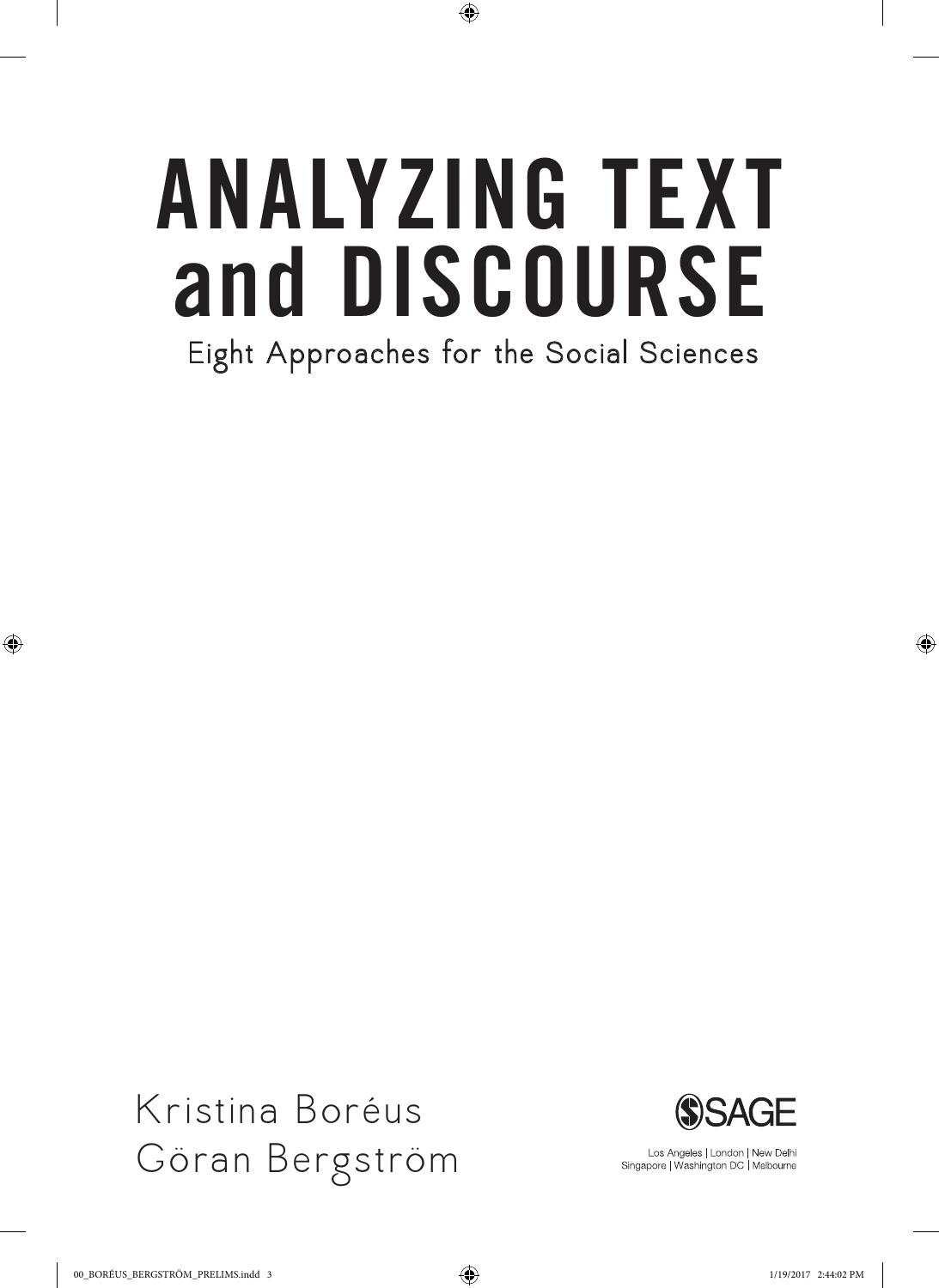

Los Angeles | London | New Delhi Singapore | Washington DC | Melbourne

SAGE Publications Ltd 1 Oliver's Yard 55 City Road London EC1Y 1SP

⊕

SAGE Publications Inc. 2455 Teller Road Thousand Oaks, California 91320

SAGE Publications India Pvt Ltd B 1/I 1 Mohan Cooperative Industrial Area Mathura Road New Delhi 110 044

SAGE Publications Asia-Pacific Pte Ltd 3 Church Street #10-04 Samsung Hub Singapore 049483

Editor: Jai Seaman Assistant editor: Alysha Owen Production editor: Tom Bedford Copyeditor: Catja Pafort Proofreader: Aud Scriven Indexer: Cathy Heath Marketing manager: Sally Ransom Cover design: Shaun Mercier Typeset by: C&M Digitals (P) Ltd, Chennai, India Printed in the UK

Editorial Arrangement © Kristina Boréus and Göran Bergström 2017 Chapter 1 Göran Bergström and Kristina Boréus 2017 Chapter 2 © Kristina Boréus and Göran Bergström 2017 Chapter 3 © Kristina Boréus 2017 Chapter 4 © Mats Lindberg 2017 Chapter 5 © Alexa Robertson 2017 Chapter 6 Kristina Boréus and Göran Bergström 2017 Chapter 7 © Anders Björkvall 2017 Chapter 8 Göran Bergström, Linda Ekström and Kristina Boréus 2017 Chapter 9 © Kristina Boréus and Göran Bergström 2017

#### First published 2017

Apart from any fair dealing for the purposes of research or private study, or criticism or review, as permitted under the Copyright, Designs and Patents Act, 1988, this publication may be reproduced, stored or transmitted in any form, or by any means, only with the prior permission in writing of the publishers, or in the case of reprographic reproduction, in accordance with the terms of licences issued by the Copyright Licensing Agency. Enquiries concerning reproduction outside those terms should be sent to the publishers.

#### **Library of Congress Control Number: 2016944506**

#### **British Library Cataloguing in Publication data**

A catalogue record for this book is available from the British Library

ISBN 978-1-4739-1374-5 ISBN 978-1-4739-1375-2 (pbk)

At SAGE we take sustainability seriously. Most of our products are printed in the UK using FSC papers and boards. When we print overseas we ensure sustainable papers are used as measured by the PREPS grading system. We undertake an annual audit to monitor our sustainability.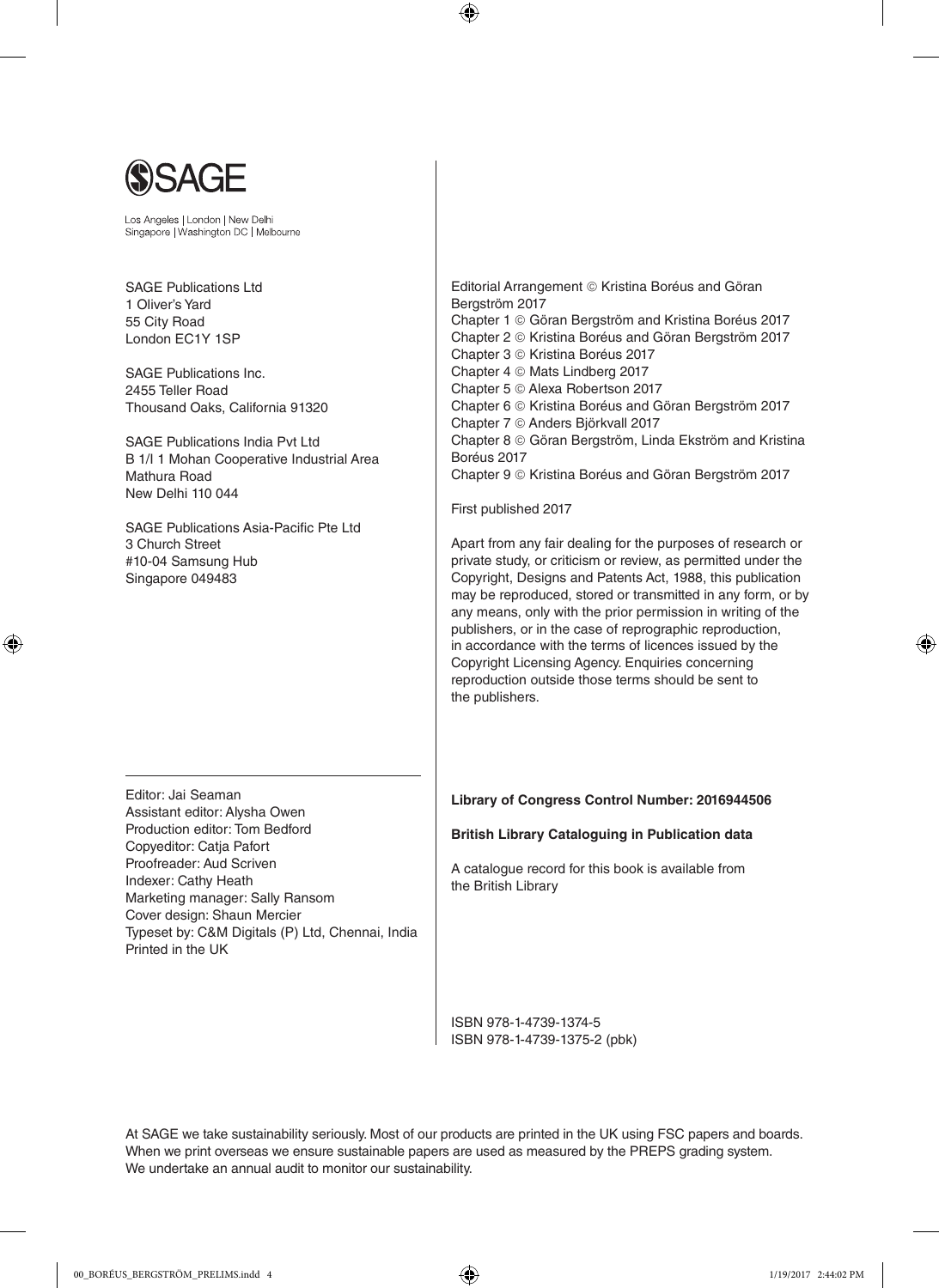## **Analyzing Text and Discourse in the Social Sciences**

**1**

 $\bigoplus$ 

### Göran Bergström and Kristina Boréus

A university lecturer wakes up in the morning. After her hot shower she quickly registers a few headlines in the daily paper before she puts it down on the breakfast table and turns on the radio morning news which also presents sports results. Uninterested, she turns the radio off and cannot avoid reading about the qualities of her cereals on the package while having breakfast. On the Underground she stares at an ad for electronics which claim to be very suitable as Christmas presents. Walking from the metro station to the university she is presented with a leaflet about a new exhibition and passing through the corridors to her office she registers pieces of texts on posters, information boards and cafeteria menus. During most of her workday she will be working with texts, consuming and producing them, while in lots and lots of other workplaces people will also read and write, speak and listen to others, all day long.

#### **1.1 Texts in the study of power and other social phenomena**

Before her workday has even begun the fictive lecturer above has been exposed to a large number of texts – some of which she has chosen to read, others that are just there as unavoidable parts of her surroundings. As this little story is meant to illustrate, texts are crucially important in modern societies. For that reason, they are also important objects of analysis for the social sciences. Through its different disciplines, people in societies are researched. The objects of study include power, politics, families, oppression, governments, equality, inequality, crime, economic markets, traditions, migration, conflict, consensus and many other social phenomena. Obviously when such phenomena are studied, texts are crucial artefacts.

♠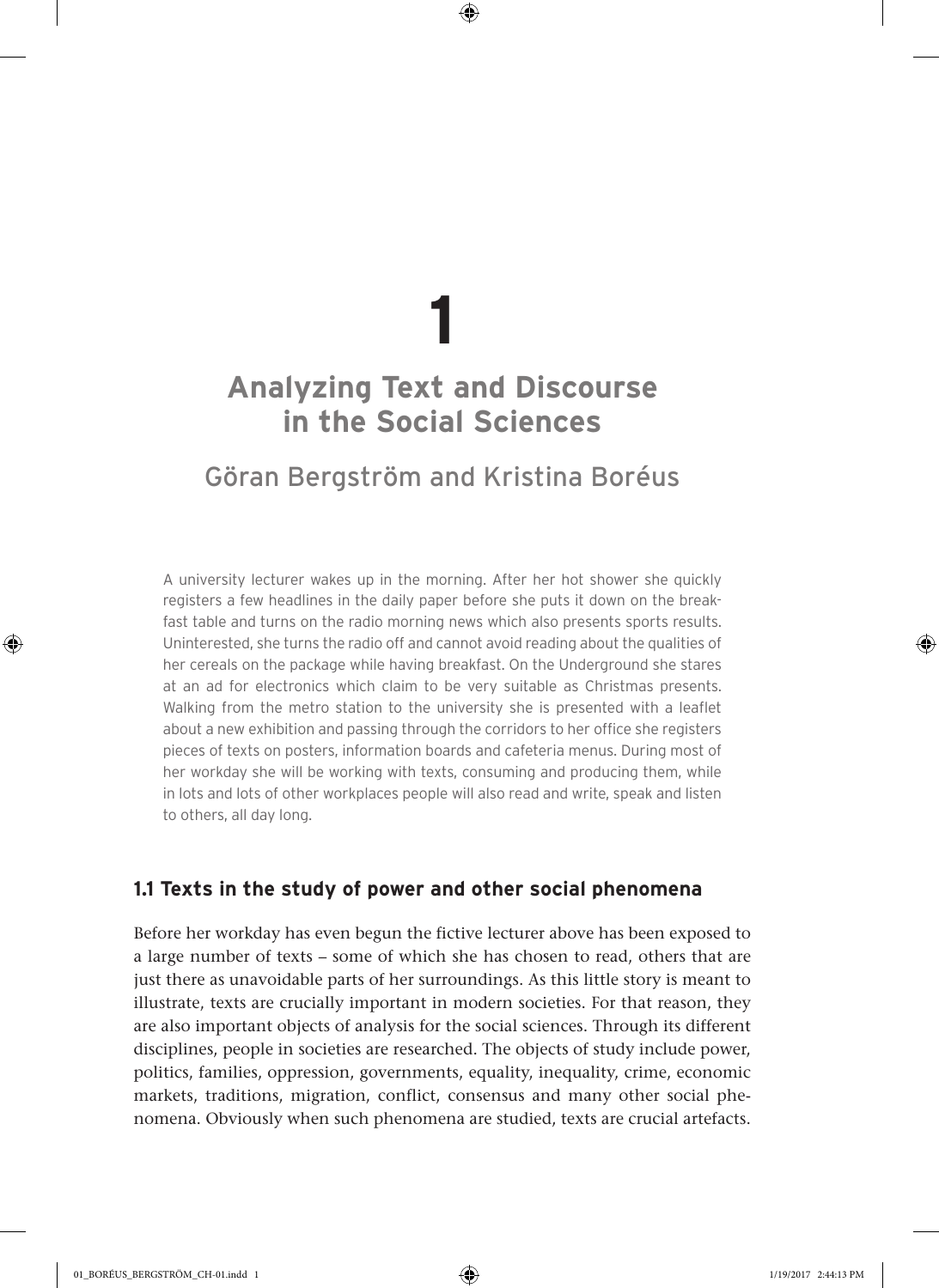Just to illustrate the importance of texts with an example from the list of social phenomena: take governments. They take decisions formulated in texts and express their proposals textually to parliaments. There are texts that regulate what governments may and may not do. In government departments, large amounts of texts circulate every day. Governments are criticized in texts. Not only do texts need to be studied by those who want to learn about governments, it is also difficult to imagine studies of governments that would not use texts as part of their materials. It is indeed hard to think of any social phenomena the study of which would not need the analysis of texts in the wide sense of 'text' that will be explained in this chapter. Before we turn to what a text is, we will exemplify how textual analysis might be applied when the object of study is the first one in the list above: power. Power is very often examined in social research and power-related issues will be used throughout the book to exemplify how texts can be analyzed in the social sciences. The examples here illustrate how the complex objects of study of the social sciences are constructed in different ways and how these differences imply different tasks for textual analysis.

 $\bigoplus$ 

There are several different ways of conceptualizing power. Steven Lukes (2005) describes it as having three dimensions (or faces). According to the **first dimension of power**,<sup>1</sup> power is about making somebody do what they would not otherwise have done. A typical example is when a decision is taken by a political body and those in opposition have to yield to the majority. In using such a concept of power texts like voting protocols and texts that express opinions could be analyzed. The **second dimension of power** is broader: the usage of **non-decision making**, when some issues are never put to a vote, perhaps due to shifty agenda-setting techniques, is also power. In this case, crucial texts can exist outside the arenas of decision making and could include statements or petitions from groups whose issues are excluded from the decision-making process. The **third dimension of power**, according to Lukes, is about manipulating people to want things that are not really in their interest. When such power over the minds and souls of people is studied, other texts become relevant. It might be assumed, for instance, that mass media play an important role in making people hold certain beliefs. In this case, mass media texts would be important to study. Pictures might be interesting to analyze from all the mentioned perspectives, but presumably most important for the third dimension of power. Images can influence us in partly unconscious ways, avoiding our shield of critical thinking – which is why they are so important in advertising.

The social sciences also use other concepts of power, such as that formulated by Michel Foucault. According to Foucault, studying power is not about finding out which agents have power over others, the way Lukes conceptualizes power studies. In Foucault's conceptualization, individuals do not have power – they are

♠

<sup>1</sup>Note that the first time a term is explained or discussed in the book it will appear in bold.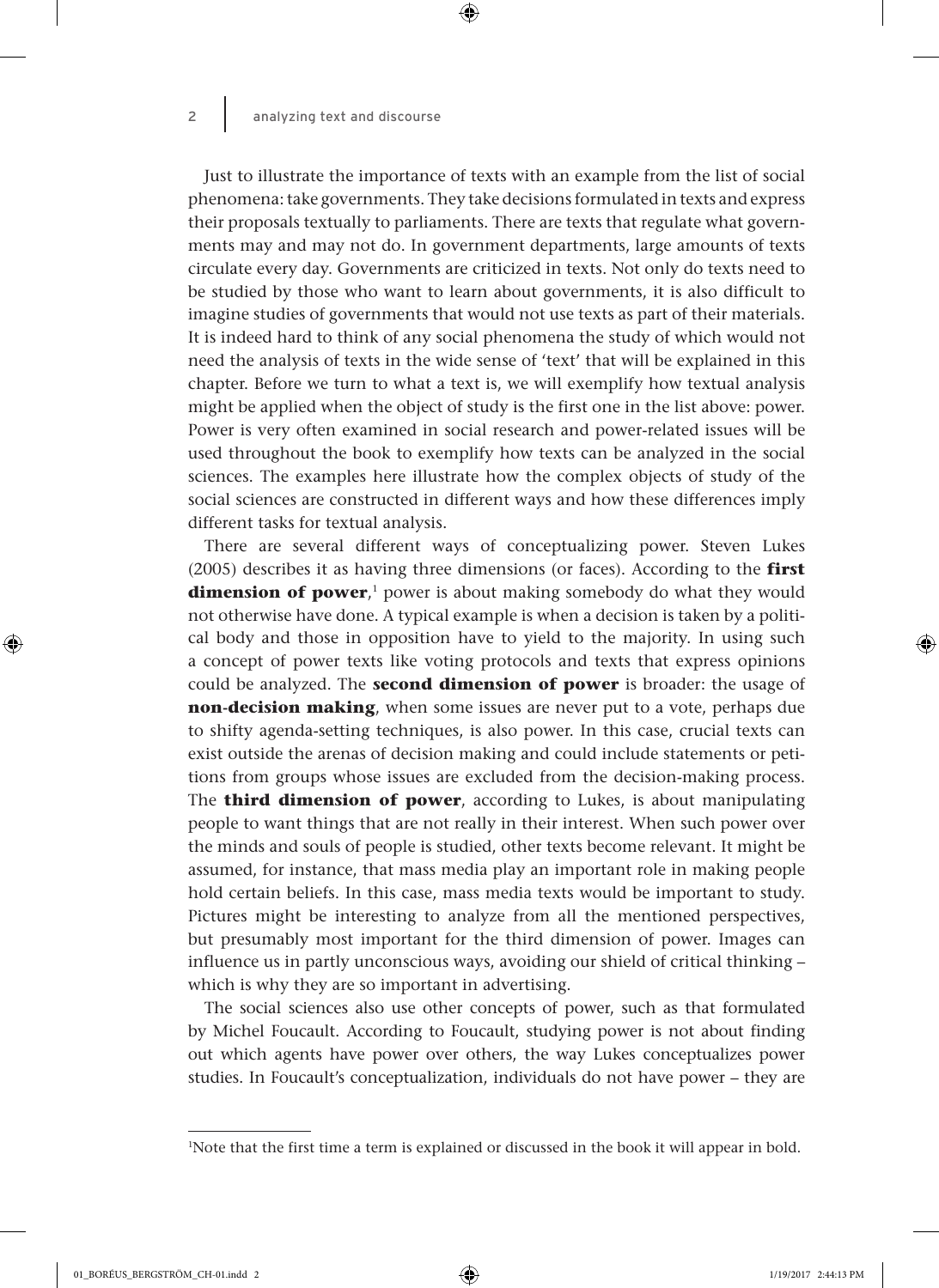$\bigoplus$ 

instead **locations of power** (Foucault, 1980). Power is diffused, always shifting and present, almost everywhere, not least in the details – what Foucault refers to as the **micro-physics of power**. Power exists between people and within people as self-discipline. When studying power, one should analyze how it is exercised, its technologies – is it exercised e.g. by weapons, by linguistic means or through different forms of surveillance and control? The way power is institutionalized should also be investigated: institutions like families, prisons and mental hospitals create different conditions for power (Foucault, 1994: xv–xvi). An example of how texts can be used to study technologies of power and their institutionalization is provided when Foucault, in one of his major studies, *Madness and Civilization* (2001 [1967]), examines the shifting meaning of 'madness' in European culture, law, medicine and other contexts from the Middle Ages until the end of the nineteenth century. He uses not only texts that describe madness but also texts that describe how those considered mad were treated during different periods. Thus, Foucault uses reports by inspectors of the institutions where 'the mad' were confined that describe how they were treated – which can be understood as descriptions of the technologies of power used within institutions – to interpret how madness was understood. Such descriptions could give us important clues about how people with mental diseases were conceptualized at different points in time: e.g. as criminals that needed 'correction' or as animals that could not be corrected but needed to be locked away.

According to a conceptualization of power based in **critical realism**, a theory of science referred to by Norman Fairclough as related to CDA, critical discourse analysis (see Chapter 8), power is a potential: defined as possibilities created within the social structures in which agents (individuals or groups) act. Analyzing texts becomes a first necessary step in assessing how power is reproduced and how it changes (Fairclough, 1992: 113). If the project is to study how power changes in academia, we need to analyze policy documents and texts in which universities describe what they do and ask how the content of such documents and texts has changed over time. We also need to study which groups are allowed to influence important decisions in academia, such as the distribution of research grants and the content of the education (see Fairclough, 2015: 73–6). To analyze the texts is to study the 'empirical' domain (Bhaskar, 1978/2008: 56), which is necessary to get at the mechanisms that affect power relations which are to be found in the 'real' domain. Fairclough has often referred to the shifts in power relations between university staff, politicians, students and commercial interests as a result of changes in capitalism (Fairclough, 2015: 63–7).

As the examples show, texts can hardly be avoided in the study of power or other social phenomena. They are not the only things that ought to be analyzed: social practices need to be studied through observations of how people go about doing things; it might be necessary to ask people and to study other artefacts of societies, such as buildings. It might also be indispensable to study the distribution of goods such as money, arms or the ownership of the means of production. But text studies of one kind or the other are crucial to the sciences of people and societies.

♠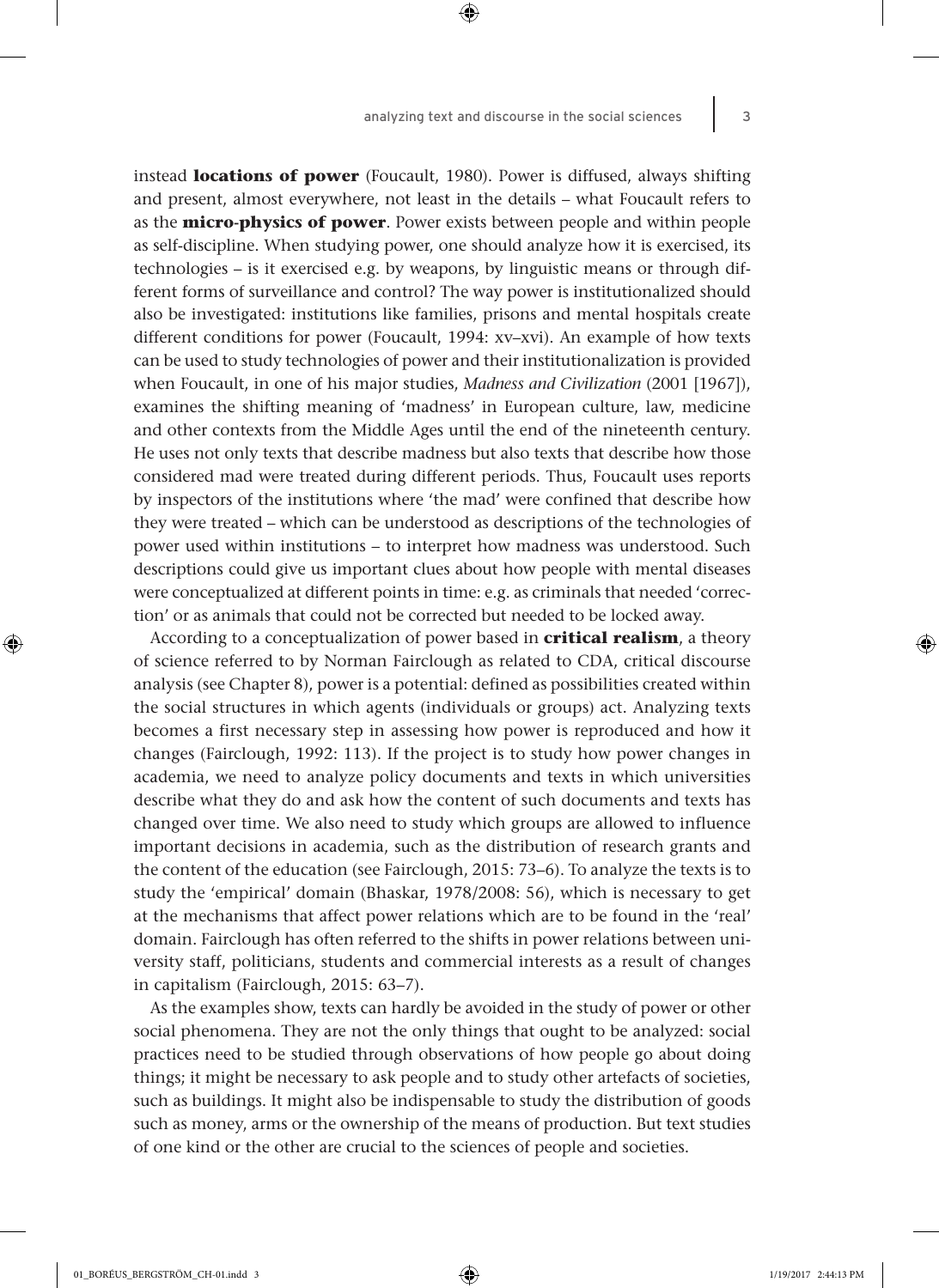A view of textual analysis as a method for the social sciences we would like to promote is that texts in one way or another relate to people and groups of people. People have created the texts and people are their addressees. Texts mirror conscious ideas as well as unconscious ones. They might reproduce, strengthen or challenge power and they also do myriads of other things in social settings. They can be studied in the quest for learning about relations between individuals or groups of people. It is in this way that texts become interesting from a social scientific point of view. They might also be highly interesting for other reasons, like stylistic or aesthetic ones, but that is not what this book is about.

⊕

As with any method, a student who wants to learn to use text studies will need to get a grasp of the basic ideas and techniques. The aim of this book is to function as a guide in such a learning process. The rest of this chapter is meant as a manual for reading and using the book. To begin with we explicate the central concepts of sign, text, genre and discourse.

#### **1.2 Sign, text, genre and discourse**

A basic concept in textual analysis is that of the sign. **Semiotics**, as elaborated by Charles Sanders Peirce and Ferdinand de Saussure (the latter of which used the word **semiology**), is the science of signs within human communication. A **sign** in language is conceptualized as the combination of a **concept** and a **sound-image**. When talking about trees we utter the word that is pronounced/triː/ in British English, and it has a written image: tree. 'Tree' is the sound-image of the sign. The sound-image is called the **signifier** and it signifies the concept of trees – the general idea of what trees are that we carry with us – which is the **signified** part of the sign. Figure 1.1 is a diagram based on Ferdinand de Saussure's definition of a sign.

| Parts of the sign          | <b>Example</b>                            |
|----------------------------|-------------------------------------------|
| Sound-image<br>(signifier) | 'tree', 'träd', 'árbol',<br>'Baum', 'puu' |
| Concept<br>(signified)     | The concept of trees                      |

**Figure 1.1** The sign, according to Saussure (Source: based on Berger, 2014: 8)

The relationship between the signifier and the signified is arbitrary: the concept of a tree could well be signified with other written or spoken words – which it is in other languages. This is the basic problem of interpretation: there is no natural connection between the words read or heard and the concepts they refer to. The meanings of signifiers are learned by individuals as social beings in relation to shared cultural understandings but not once and for all:

♠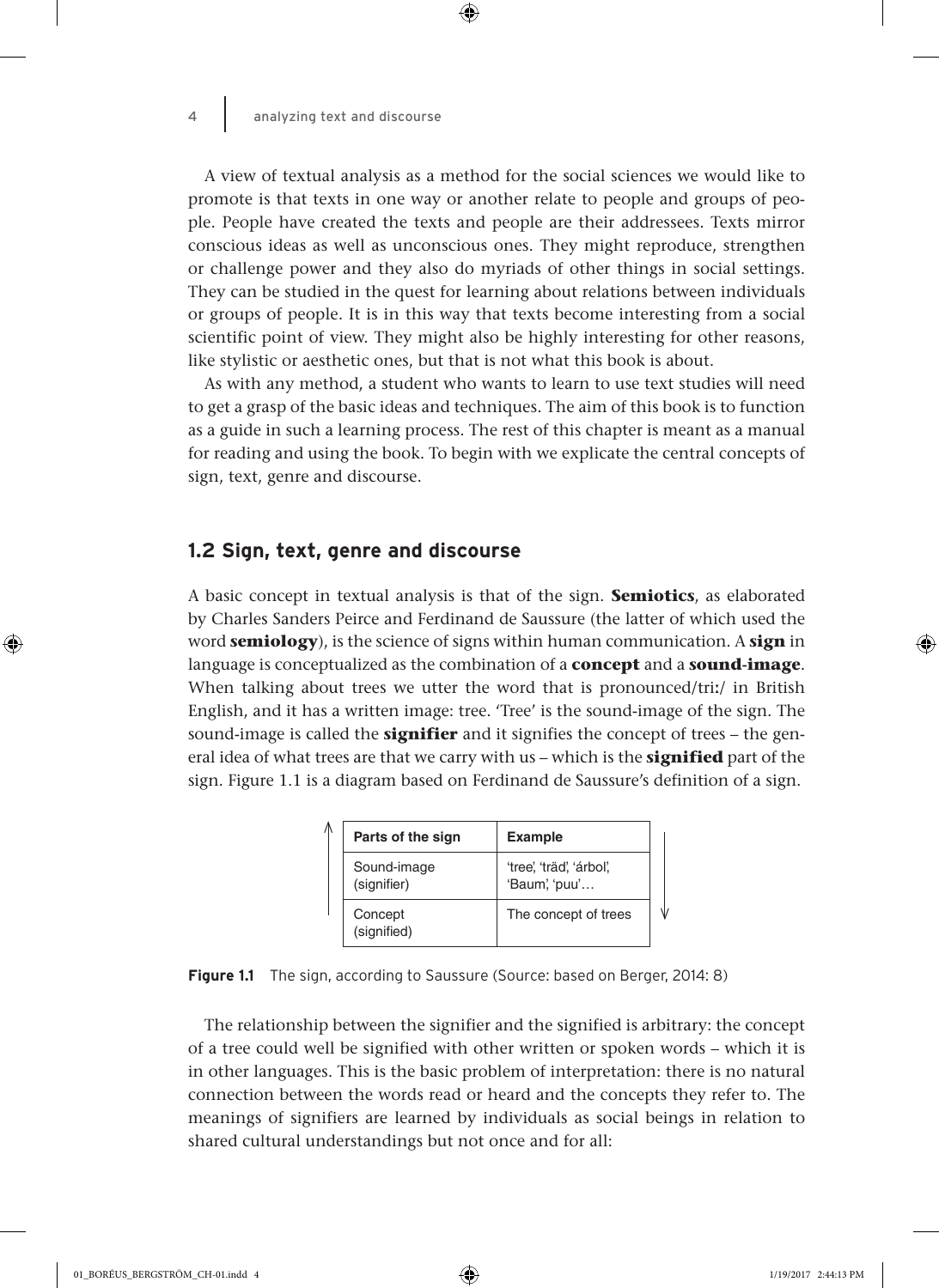Anyone who communicates uses associations between signifiers and signifieds all the time. Because in real life the relationships are arbitrary and change rapidly, one must be on one's toes all the time. Signifiers can become dated and change their significance all too quickly. (Berger, 2014: 8)

 $\bigoplus$ 

Apart from words a vast amount of other phenomena have meanings and thus function as signs: when it comes to people, their clothing, hairstyles, brands of sunglasses, gestures, facial expressions and a lot else carry meaning. These become signs and obtain their meaning through culture and communication. Semiotics is not only about how meaning is created, but also about relations between signs. In semiotics all kinds of meaningful systems of signs are referred to with the word **text**: written documents, pictures, films, advertisements, parades, plays and other cultural products. In this book we use this wide concept of text that includes not only written text but also pictures, film, spoken text (such as speeches by political leaders) and other cultural products. The book is thus about how to analyze not only different kinds of texts, including written texts and images, but also **multimodal** ones – texts comprising different forms of communication – such as written messages and images which interact in conveying meaning.

Written texts are distinguished from random lists of letters or words by being coherent, communicative and cohesive. Being **coherent** means that they have themes that are rationally organized and can be followed in given cultural contexts. Being **communicative** refers to having a message, being meaningful to someone and requiring some kind of reaction from a person reading the text. **Cohesive** refers to how texts are delimited and internally kept together through linguistic means such as lexical repetition or referencing within the text (see Halliday and Hasan, 1976). Pictures and other non-written texts are also coherent (even though coherence in pictures is interpreted differently from that in written texts), communicative and to some extent cohesive through, for instance, uses of similar colour schemes in composite images.

Languages and other systems of signs, and therefore texts, can be understood to have three main functions, two of which are of particular importance for this book (see Fowler, 1991: 68–70; Halliday and Hasan, 1976). First, language is used to express thoughts and ideas. The **text producer** (author, speaker) uses language to reflect, to express their ideas about the world around them and their inner experiences. Such ideas are expressed in texts. This aspect is referred to as the **ideational** or **content aspect** of texts. Second, we use language in our social relations with others, e.g. to express an opinion, inform somebody about something, ask a question, greet somebody, give an order, or joke. Language is thus used not only for reflection but also for action. This aspect is called the **interpersonal aspect** of language. (The third function is the **textual** one that connects the other two functions into interpretable, communicative texts. Put differently, the textual metafunction has to do with how words and clauses are combined into coherent and cohesive texts.) If we take this book as an example, we, the authors,

♠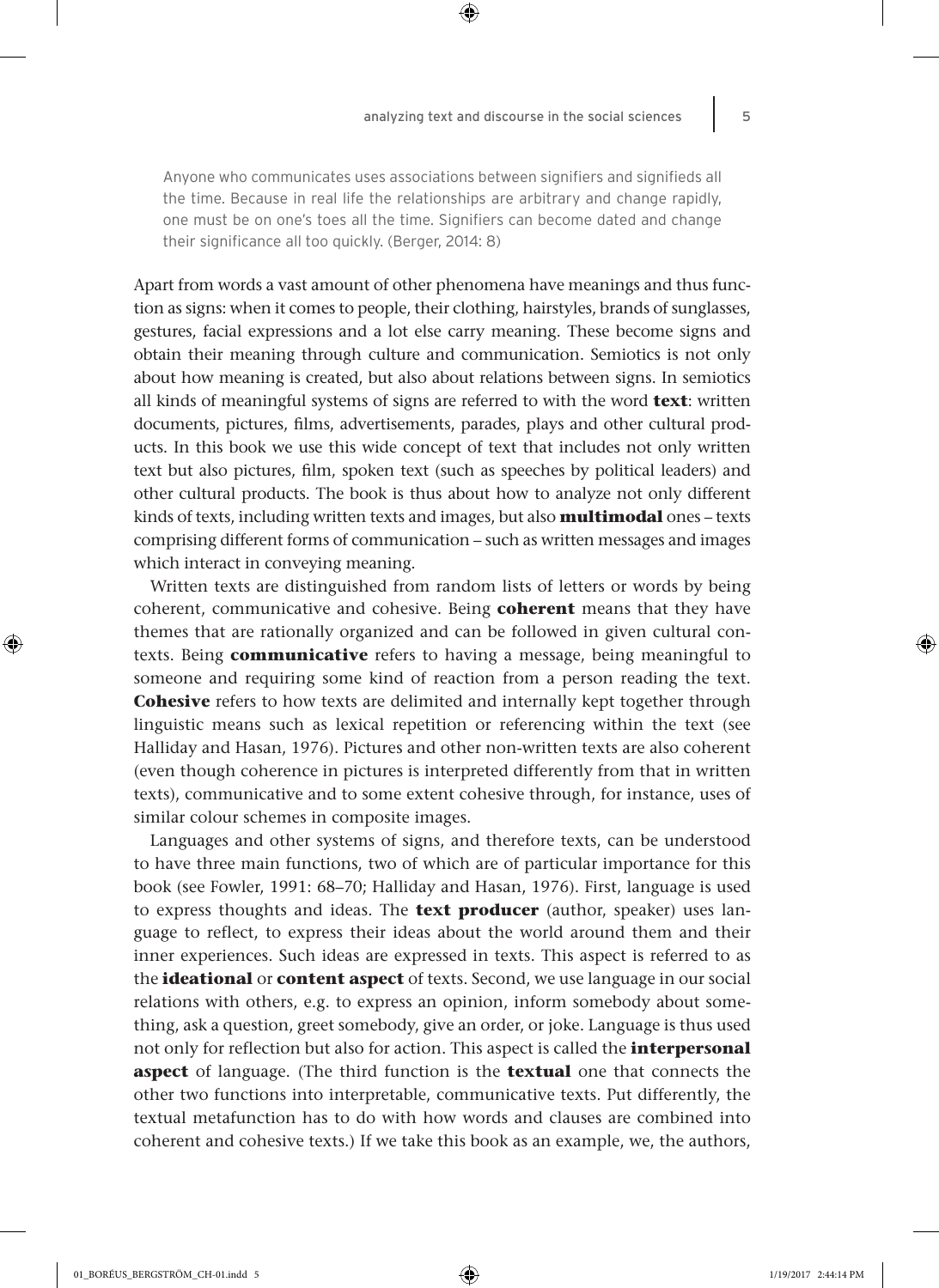have spent a lot of work on its ideational aspect. We have, for instance, wanted to express a particular view of how textual analysis ought to be used within social sciences and how to explain methods clearly. We have also considered the interpersonal aspects of the text and asked ourselves questions such as who it is we are writing for, what function do we want the book to fill in academia, and what kind of reactions would we like to get. Related to these questions we have considered how to write clearly, what style and tone are appropriate, and so on.

 $\bigoplus$ 

Texts follow given conventions with regard to how they are both produced and consumed. They belong to different **genres**. Texts like news stories in daily papers, articles in journals of anthropology, children's school essays, emails and this book belong to different genres. Also texts that are not written – a telemarketer's interaction with a potential customer, a romcom movie, or a photo of a convict in a police file – can be said to belong to particular genres. Genres develop over time and in particular contexts. Texts in different genres have different purposes and uses. A recipe is meant to guide cooking, not to amuse or convince people to take certain political action. This is taken for granted both by the authors of cookbooks and someone who wishes to make a sponge cake at home. Genres can also be recognized by their special content, what they are about (McQuail, 2010: 370). Recipes are about quantities of ingredients and how to mix and treat these to obtain a certain result. They are also structured in a genre-specific way, often beginning with a short description of the dish to be made, and thereafter listing ingredients and what quantities to use, followed by a step-by-step description of how to make the dish.

We have now travelled from signs, the building blocks of texts, to genres or text types. The fourth basic concept to be introduced in this section is that of discourse. In Chapter 8 on discourse analysis there is a detailed explanation of different concepts of discourse. Here we will simply point to some common characteristics. Common to concepts of discourse used in the social sciences is that they refer to some kind of **social practice** as regards language use or the use of other sign systems in particular social contexts. Social practices are ways in which humans do things: patterns of action, habits and conventions that follow more or less explicit rules. Examples of social practices at universities are how teaching is carried out; how students interact at lunch breaks; which routines are followed when the university buildings are cleaned; and how staff wages are decided. In people's social practices, language use is crucial. Discourses are wholly or partly made up of language use as part of wider social practices. According to a narrower definition of 'discourse', discourses are merely the linguistic aspects of the wider social practices; according to other definitions 'discourse' refers to more aspects of social practices than only what is said or written. Both the narrower and the wider discourse concepts, in one way or another, connect rules and conventions for how people speak and write to other ways they act in societies. According to the narrow definition the discourse of university teaching would include how lecturers speak when they lecture or lead seminars, what they talk

01\_BORÉUS\_BERGSTRÖM\_CH-01.indd 6 1/19/2017 2:44:14 PM

♠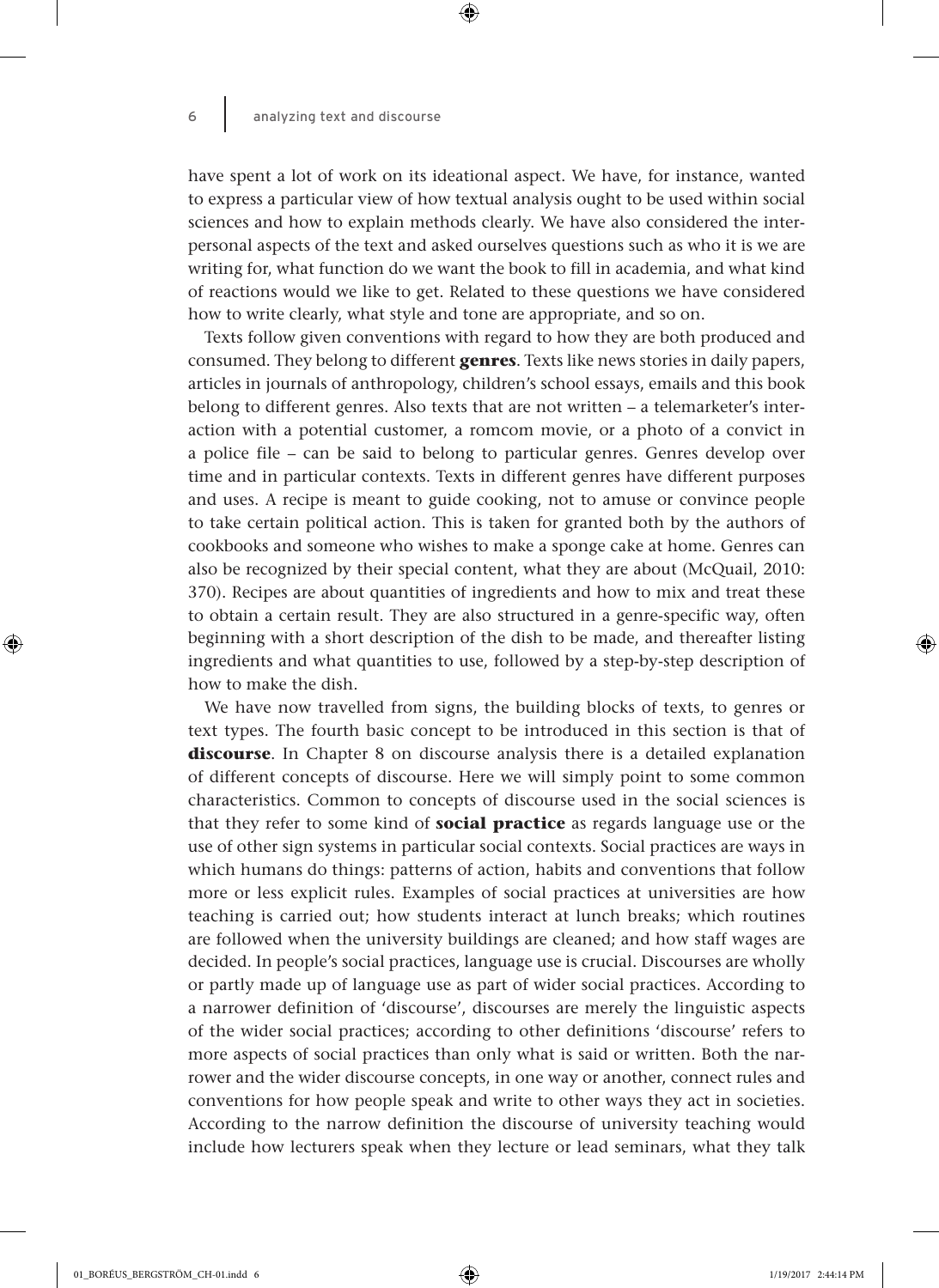#### analyzing text and discourse in the social sciences  $\begin{array}{|c|c|} \hline \quad & 7 \end{array}$

 $\bigoplus$ 

about (and what they keep silent about), which terms they use, the content of pictures and other material they use in teaching, and how that material is composed. According to the wider definition, the teaching discourse could also include the way lecturers move about (or stand still) in lecture halls, where students sit in relation to their teachers, and which software and equipment are used in teaching, from PowerPoint slides to microphones. Texts are concrete manifestations of discourses, such as a particular lecture given by a particular teacher or what they have noted on the whiteboard.

#### **1.3 Approaches to textual analysis**

To analyze something is to identify and scrutinize its components. Different approaches to textual analysis are about identifying and studying different parts of texts, different phenomena that relate to the two basic aspects of texts mentioned above, the ideational and the interpersonal. The book presents eight broad, partly overlapping, approaches.

**Content analysis** is used both within the humanities and social sciences. By conducting content analysis a student might make comparisons based on quantifications of different elements in texts, which may be useful, for example, if the purpose is to study changes over time. If it is found that the frequencies of certain words in certain genres, such as editorials, change over time, this could be a sign of ideological change. Content analysis might focus on both the ideational and the interpersonal aspects of texts. The approach is sometimes divided into qualitative and quantitative content analysis, respectively. In this book we treat these varieties as different in degree rather than in kind.

**Argumentation analysis**, which focuses on the structure of argumentation, is also in use in both the social sciences and the humanities and comes in several varieties. It might be of interest to study aspects of what different agents are arguing for or against, and with which arguments. Argumentation analysis is about the ideational aspect of texts since it studies certain ideas expressed in texts. Argumentation is used for persuasion. But people will use other means than arguments when trying to persuade, such as addressing someone's feelings rather than their intellect. Argumentation analysis is related to the wider approach of **rhetoric**, which is seen as an approach to the interpersonal aspect of attempts to persuade.

**Qualitative analysis of ideas and ideological content** is an approach with methodological roots and a long and venerable ancestry of studies in theology, history, philosophy, law, literature and political science. The key concepts are ideology and its component single ideas; the focus is on intentional action. Ideologies are analyzed as consisting of ideas which guide the actions and interactions that make up society with its institutions, social relations and power relations. The aim is to identify, interpret, describe and classify the ideological content in thought and language not only in existing institutions and social fields, but

♠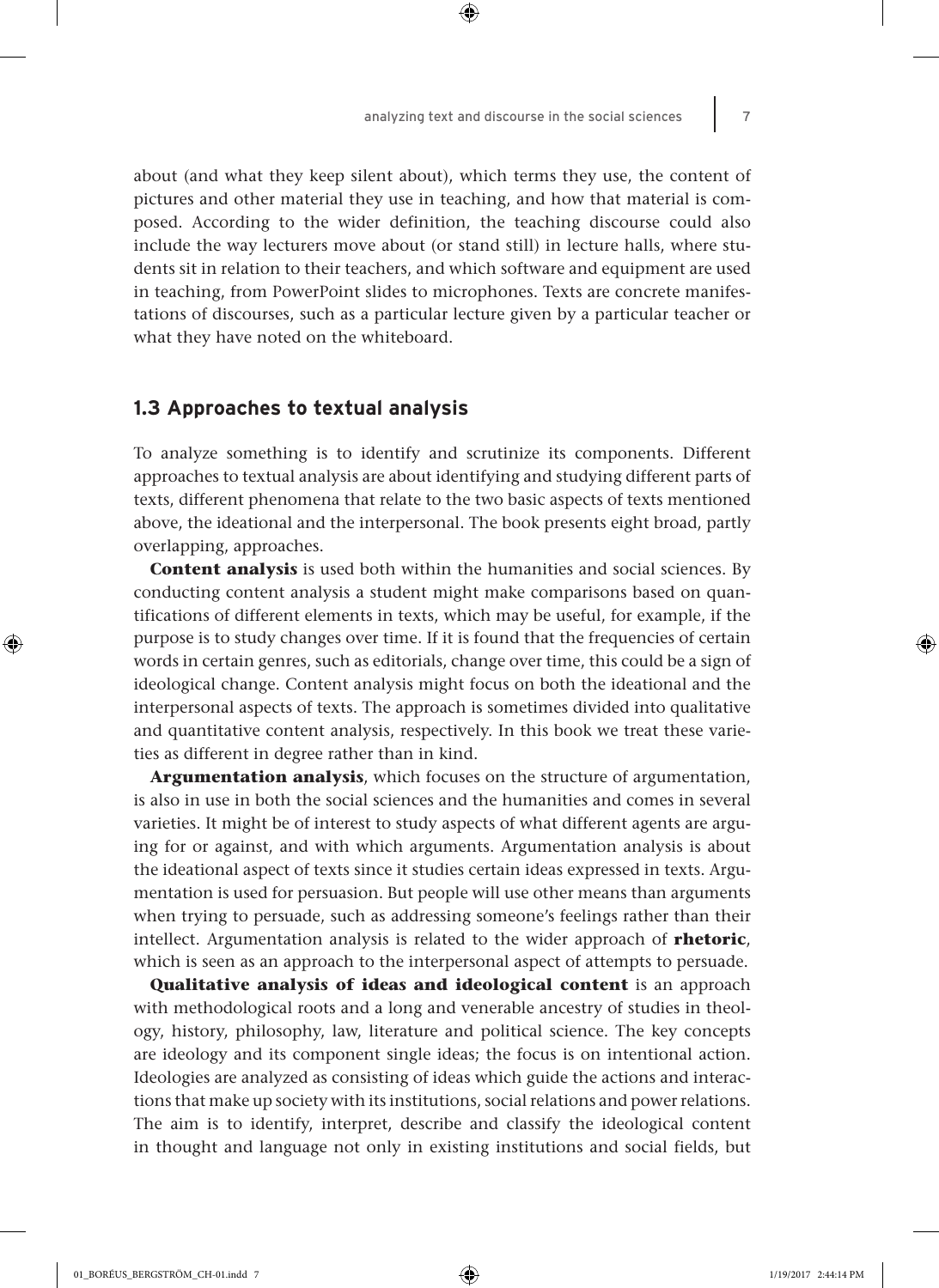also in the debates, movements and organizations striving for preservation or change of the social order.

 $\bigoplus$ 

From its origins as a method used almost exclusively by historians, **narrative analysis** has spread to all branches of the social sciences and beyond. It involves the explication of stories as a way of gaining insights into ideological power and 'common-sense' understandings of the way the world works. A student might be interested in which components constitute a narrative, in what order different kinds of events take place and what roles there are in the story. Or they might want to study how something is narrated, e.g. whether the story-teller keeps their distance from the characters in a story or if they seem engaged with their destinies. The ideational aspect is most central in narrative analysis.

In the chapter on **metaphor analysis** and **critical linguistics** we have brought together two approaches to textual analysis with their roots in different fields of linguistics: metaphor analysis, as it is conducted within cognitive linguistics, and critical linguistics. Both approaches can be used to uncover less explicit ideological content in texts. The kind of metaphor analysis explained in this chapter is about the ideational aspect of texts, the idea being to reveal how people conceptualize abstract and complex social phenomena by studying which metaphors they use. Researchers who depart from critical linguistics claim that both grammar and choice of words in a text convey information about the world view expressed in that text. The ideational aspect of texts is central here, too.

In the chapter on **multimodal discourse analysis** we present tools for analyzing many visual resources and their ideational and interpersonal aspects. Images of all kinds, like written texts, can be manifestations of discourses. Interest in studying both pictures as such and multimodal texts, e.g. how writing and pictures interact on a website, has been growing lately. Although both verbal language and pictures can represent reality and are used to create and maintain social relations, they do so in different ways. In verbal language aspects such as the composition of a clause are used to express offers or demands; in pictures an important way in which this is done is by humans' different ways of looking at the viewer.

**Discourse analysis** – henceforth often DA – is also used both within humanities and the social sciences. As explained above, a way to understand a discourse is either as linguistic practice in context or as linguistic and other kinds of social practice. Aspects of discourses that might be studied are the frames for what ought (not) to be said in a particular context, which categories are in use and what is taken for granted but not explicitly expressed. The overarching purpose of DA is often to study issues related to power, an example being how different categories of people (like 'the mad' in Foucault's analysis referred to above) are linguistically constructed and how this might affect their possibilities to act. Discourse analysis is used to study the ideational aspects of texts.

The different approaches presented in this book have grown out of different academic traditions, and studies inspired by them are more or less clearly anchored

01\_BORÉUS\_BERGSTRÖM\_CH-01.indd 8 1/19/2017 2:44:14 PM

♠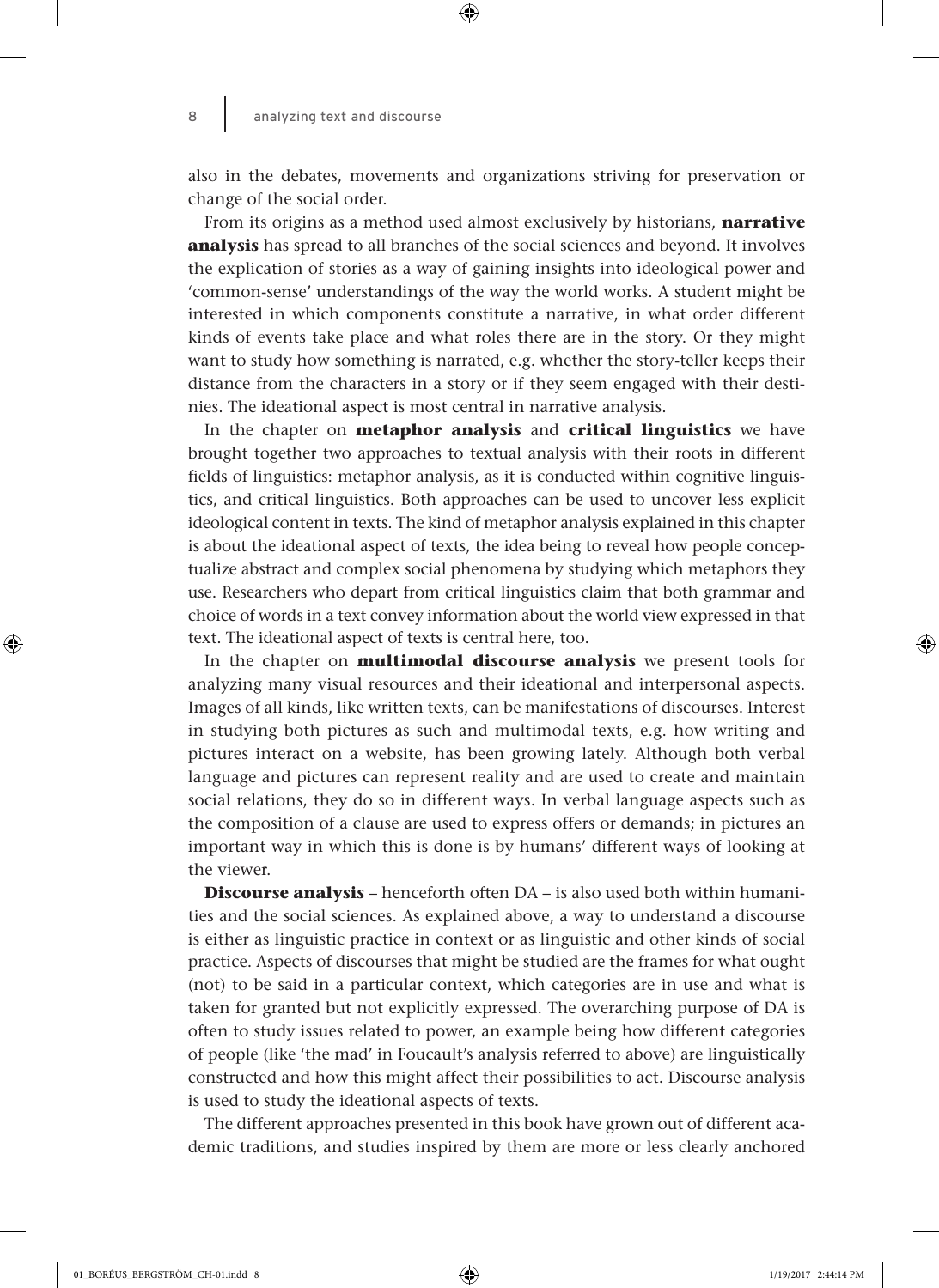in particular theories of science. In some of the chapters we discuss issues to do with the theory of science. We deal with two general aspects, epistemology and language. In the next section we introduce a few basic ideas that will be revisited in coming chapters.

 $\bigoplus$ 

#### **1.4 Textual analysis, language and learning about the world**

The theory of science deals with **ontology**, i.e. the issue of what is real and what exists, and **epistemology**, issues regarding knowledge and how we can know things. A number of epistemological questions will be brought up in the following chapters. Central epistemological questions are whether it is possible to know anything about reality and how we can obtain knowledge. One position here is that it is, at least in principle, possible to reach true knowledge. The **empiricists**, close to the school of **logical positivism** that was active from the late 1920s (Carnarp, 2002 [1928]), claimed that it is possible to gain knowledge by using our senses and that scientific knowledge can be reached using a **neutral observation language**, a language for scientific descriptions that would be neutral and objective in the sense of being related to the sensory experiences common to human beings (Kitcher, 2002). This neutral observation language would relate to reality and refer to its parts in exact ways. More modern scholars influenced by the empiricists consider these ideas too simplistic but still stress the relationship to sensory impressions and the distinction between reality and language.

The possibility of a neutral observation language is rejected by other approaches. They treat language as central and often claim that our knowledge is based in language. According to a **constructivist** view of language and reality, the two cannot be separated. We cannot meaningfully speak about reality without language working as a lens that makes us see things in certain ways. While the idea about the neutral observation language implies that it is possible to construct a language that adequately represents reality, this is impossible according to the constructivist idea. At least when it comes to ourselves as human beings and the societies we inhabit, there cannot be anything like neutral representation. Our minds create, through language, ways of seeing the world. It is meaningless to speak about realities other than those that we create for ourselves in our societies (Barthes, 1993 [1970]; Berger and Luckmann, 1966).

Yet another epistemological position is the above mentioned critical realism, developed by Roy Bhaskar, which can be considered a position in between the somewhat simplistic empiricist ideas on how to gain knowledge about reality and constructivism. According to critical realism it is possible to obtain knowledge about the **real domain** of social mechanisms by studying phenomena in the **empirical domain**, which is accessible through our sensory experiences and by studying processes that take place in what is referred to as the **actual domain**. While it is possible, according to critical realism, to gain knowledge about reality,

♠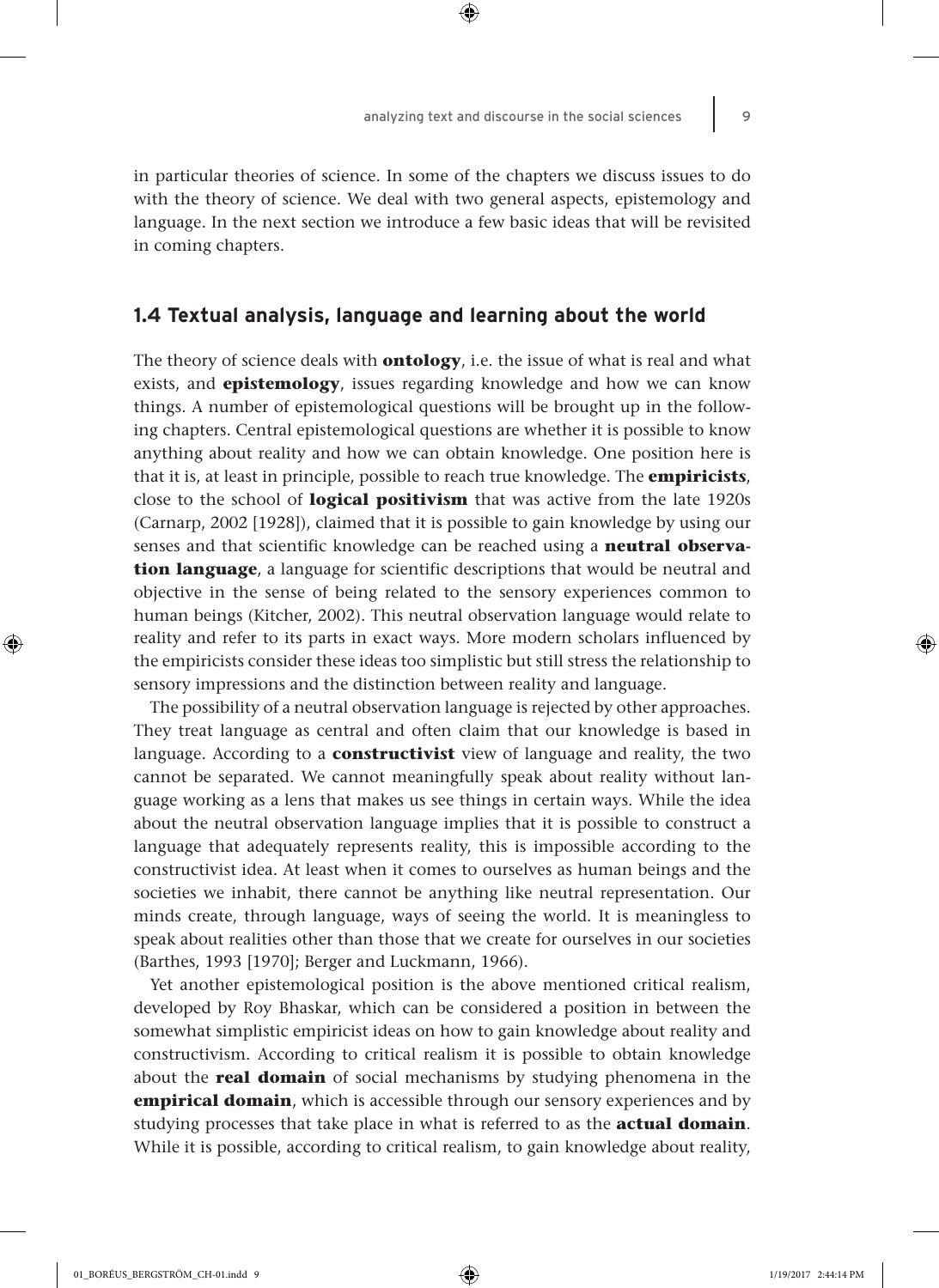data must be considered as dependent on our theories (Bhaskar, 1978/2008: 56–7; Collier, 1994: 52–4). Bhaskar's epistemology differs from positivism, which he sees as the dominating theory of science of our time – 'an ideology', as he refers to it. He does not accept the idea that we would be able to constitute an empirical world simply through our senses: reality cannot be reduced to a series of events that could be represented more or less automatically. Critical realism, however, also rejects positions that are often considered to be typical for constructivism, e.g. its inherent scepticism towards scientific knowledge and that all knowledge should be of equal worth (Bhaskar, 1986: 228–30).

 $\bigoplus$ 

**Poststructuralist** approaches emphasize the role of language and deny given meanings of social phenomena. Constructivism is one of their keystones, meaning that knowledge can never be neutral. In post-structural traditions such as some kinds of discourse analysis the term **essentialism** is used to question the empiricist way of understanding how knowledge can be gained. Poststructuralists criticize the tendency for social sciences to take categories like 'women', 'man' or 'class' as givens (Butler, 2007; Laclau and Mouffe, 1985). The category 'man' has no previously existing essence but is created in discourse. The category is differently constructed in different societies and at different times. It might also be differently constructed within different social groups in the same geographic setting. Thus poststructuralism defends anti-essentialism. Anti-essentialists argue for a pluralist approach to science (e.g. Rorty, 1995).

The poststructuralist emphasis on the unique role of language in understanding reality has been criticized from several standpoints. The current theory of **new materialism** comprises a critique aimed both at the idea that nature is reflected in language and the idea that language is the basis for our concept of reality (Barad, 2003; Åsberg et al., 2011). Another critique of poststructuralism aims at its unclear ontological and epistemological positions, sometimes described as relativistic. This kind of critique has also been aimed at poststructuralist discourseanalytical approaches. An attempt to meet this challenge is made by Howarth and Glynos (2007) who try to develop a stringent philosophy of science for discourse theory, i.e. the kind of discourse analysis primarily based on the writings of Chantal Mouffe and Ernesto Laclau (Laclau and Mouffe, 1985; 2008). As stated above, another variety of DA, critical discourse analysis as developed by Norman Fairclough, starts out from critical realism (Fairclough, 2010).

#### **1.5 Textual analysis and interpretation**

The verb 'to interpret' has two meanings in this book. On the one hand, it refers to the fact that texts must be interpreted: they must be understood, the meaning of what is stated must be drawn out of the text; signifiers must be related to particular signifieds. On the other hand, it refers to the step in the research process that follows the textual analysis where the meaning of the results is interpreted, i.e. their

♠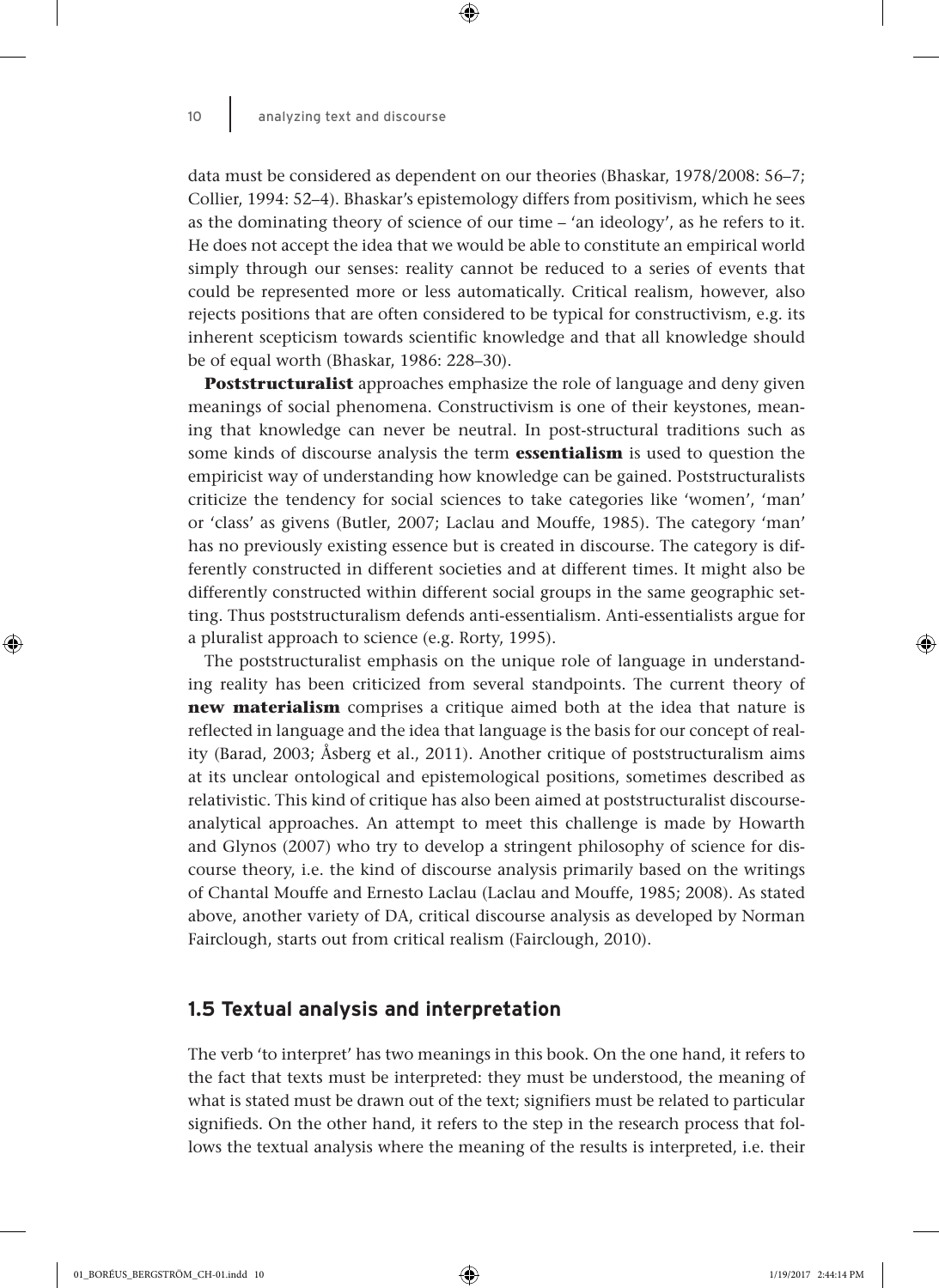significance for the social scientific problem that the analysis was meant to shed light on. In this section we will only discuss interpretation in the first sense.

 $\bigoplus$ 

Both written texts and pictures need interpretation. Regardless of how the text is analyzed – through argumentation analysis, narrative analysis or other approaches – it has to be interpreted. Interpretation is a more or less complex process. The complexity is due to the research problem one is working on, the nature of the text itself and the kind of analytical approach chosen. In a content analysis where words are encoded, interpretation problems might not occur. In a discourse analysis in which both explicit and implicit meaning are important, the interpretation problems are likely to be more challenging.

We will begin with the interpretation context most relevant for the reader of this book: interpreting texts in order to conduct a social scientific study. This context is different from many others in which interpretations are made: e.g. reading a novel for pleasure or when people interpret each other's body language in everyday encounters. In this particular context of interpretation there are a number of crucial elements: the text, the discourse that the text is a manifestation of, the context in which it occurs, the text producer, the primary receiver or addressee of the text and the interpreting analyst, i.e. the researcher. The text producer might be a single person or an organized group of people, like an NGO, a board or a government. The interpreting analyst is a receiver, too, but a particular one. Firstly, because they do not interpret a text – say an advertisement – in exactly the same way as the addressees the advert was originally meant for, referred to here as the **primary addressee**. Secondly, because the analyst might have a particular interest, namely to interpret the primary addressee's understanding of the advert, hence they are interpreting an interpretation.

From these elements we will develop four strategies of interpretation: one that primarily relates the interpretation to the analyst, one that relates it to the producer of the text, one that relates it to the primary addressees and one that relates it to the discourse without focusing on particular agents. Neither of these strategies is pure: normally one does a little bit of everything but with different emphasis. In this context we will introduce a fundamental insight from **hermeneutics**, the art and theory of reading and interpreting, namely the role of the prejudices with which every reader approaches a text.

According to the **analyst-oriented strategy** the text means what the analyst reads into it. Hans-Georg Gadamer (1900–2002) stresses that every reader comes to a text with prejudices (Gadamer, 1989). The analyst is interpreting a text from their particular historical horizon. Without prejudices, interpretation is not possible. Our individual experiences, our understanding of the world, the social context in which we exist, our education, our knowledge of the genre of the text, our language, all influence our interpretation. Gadamer describes the analyst's own historically and socially conditioned prejudices as the starting point from which it is at all possible to appreciate texts from other times and cultures. The meaning of the text changes, since different readers interpret it differently

♠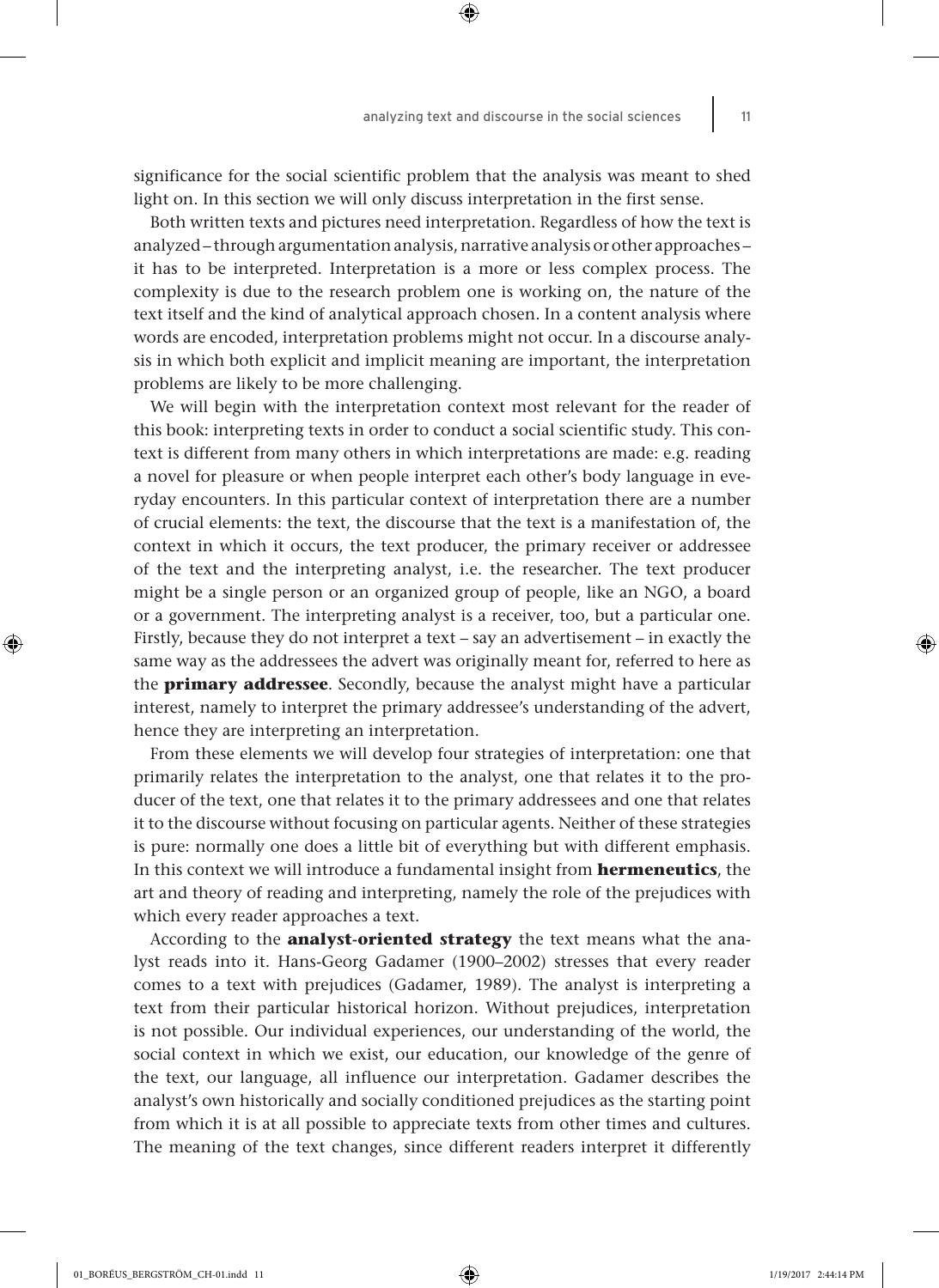in different historical contexts. It is impossible to reconstruct exactly what the author wanted to say with the text, hence also how other addressees have interpreted it. The text and we as socially and historically conditioned interpreters are what matters. Understanding texts is a never-ending process; the horizon of the interpreter is always integrated with other historically-determined horizons (Gadamer, 1975). The Gadamerian strategy can be described as putting the analyst at the centre. Most important, in our understanding, is awareness of the prejudices that always exist: we never meet a text as clean slates.

 $\bigoplus$ 

A variety of this interpretative strategy occurs when the analyst uses special tools or interprets with particular purposes related to the study that would be foreign to both the text producer and the primary addressees. To interpret Jean-Jacques Rousseau's texts with the help of game theory does not teach us a lot either about what Rousseau wanted to express or about how contemporary readers understood the text (see Hermansson, 1992 for such an interpretation). Rousseau was an eighteenth-century philosopher while modern game theory was developed in the twentieth century. But such an interpretation can be of value for other purposes, e.g. to generate new ideas or to show logical relations between elements in texts. It shows a new reading made possible by the new tools. This interpretation strategy can thus be seen as an extreme variety of Gadamer's way of reading.

The **producer-oriented strategy** is primarily focused on the meaning of the text at its production, not at its reception. The meaning of the text is decided by what the person or the people that formulated it meant it to mean. In hermeneutics Friedrich Schleiermacher (1768–1834) is often referred to as a researcher who considered interpretation to be a reconstruction of what the text producer meant, a form of interpretation that Gadamer opposed (Schleiermacher, 1998). Historians of ideas often use this way of reading when studying texts by dead authors. Art might also be interpreted that way.

In relation to this kind of interpretation Quentin Skinner gives us some sophisticated advice, the essence of which is, firstly, that it is essential to understand what kind of **speech act**2 – what is *done* by this act of using language – has been carried out by producing the text. Did the author write a piece of social satire, a scientific report, a political pamphlet or something else? To be able to decide one has to be familiar with the kind of speech acts that were, or are, usually carried out by producing texts of that particular kind. What is an author of news articles, economic reports or medical records supposed to be writing (Skinner, 1988a)? Secondly, the meaning of the text must be interpreted in relation to the given author's language use and way of arguing. Skinner (1988b) stresses the importance of not reading one's own (the interpreter's) meaning into the terms used in the text. This is crucial when studying old texts, but the vocabulary does not need to be that old for

01\_BORÉUS\_BERGSTRÖM\_CH-01.indd 12 1/19/2017 2:44:14 PM

⊕

<sup>&</sup>lt;sup>2</sup>The concept of speech act is drawn from linguist J.L. Austin (1975) but Skinner's use of the concept is wider than is usual in linguistics.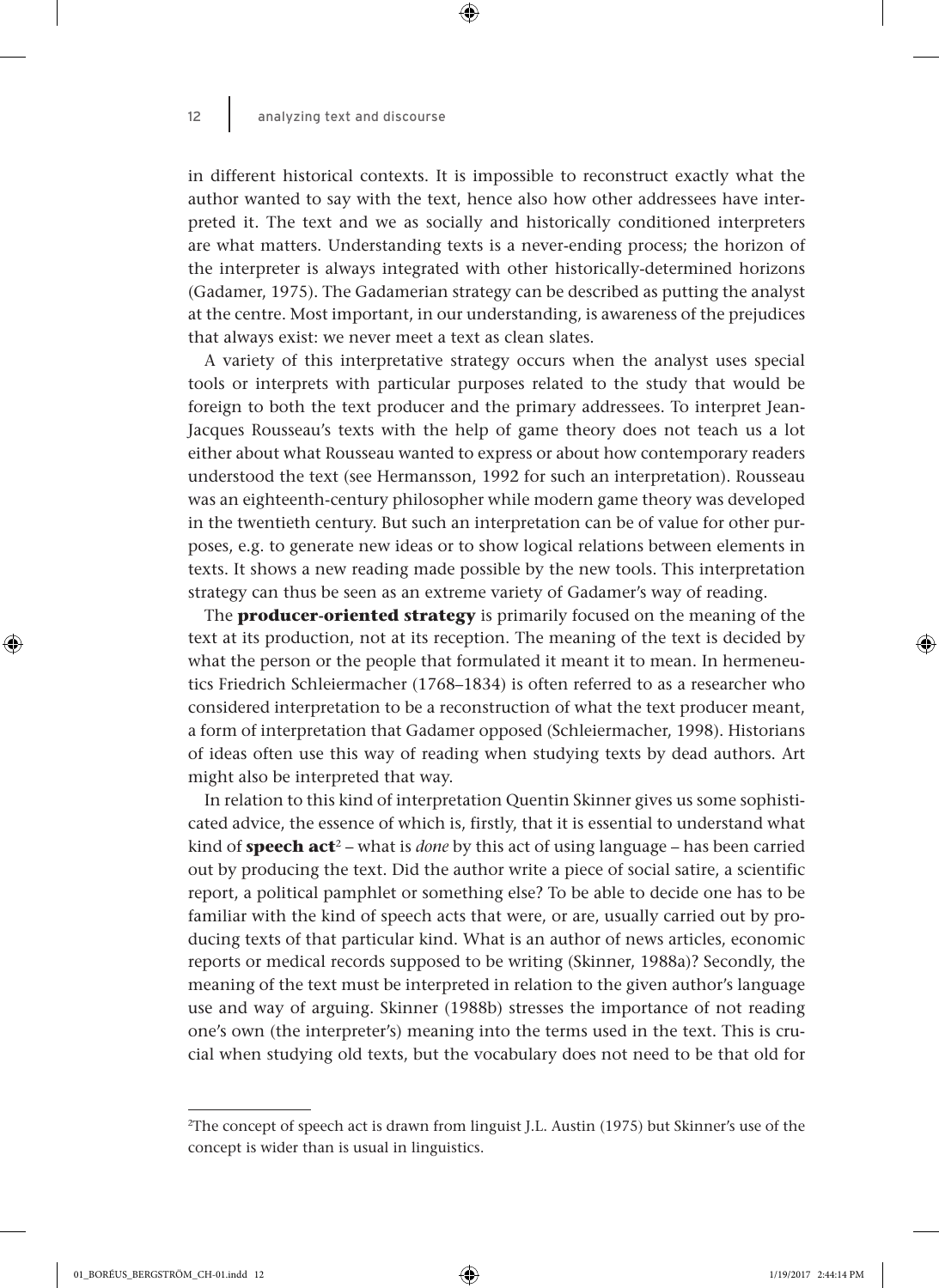the interpreter to fall into linguistic traps. Thirdly, knowledge of context is very important for good interpretations. The context should, however, not be seen as decisive for what is expressed in texts but rather be of help for determining the frames inside which reasonable interpretations can be made.

 $\bigoplus$ 

Stuart Hall (1994) also has advice to offer to those interpreting texts from the perspective of the text producer. He is less interested in particular individuals (such as Mary Wollstonecraft, John Stuart Mill or whatever author's texts are being interpreted) and more interested in societal structures and the positions created by them for different agents. He concentrates on what resembles Skinner's first point. What might – say – a journalist on a TV channel in a particular part of India in the mid-2010s be doing when publishing a TV news report? What frames are created by technical issues, format of the news programme, owners of the TV channel and other social structures? What are the production routines, professional ideologies and the news producers' conceptions of their audience? Here Skinner's third advice for interpretation should be remembered, that the frames are just frames inside which great variation is possible.

When interpreting images we also use knowledge about conventions to understand what the text producer wanted to convey. We know that text inside a balloon above somebody's head in a comic tells us what the person says and that the cartoonist wants to convey that the person is in pain and dizzy when they draw a ring of little stars around the head of a character that has for example just been beaten over the head. This example illustrates the importance of a knowledge of conventions, in particular text genres, for the interpretation of texts, while the genres in themselves partly decide what speech acts are possible.

The purpose of the **addressee-oriented strategy** is to understand which meaning a particular text might have for its primary audience. The meaning of the text is determined by its reception, just as stated by Gadamer. In media reception studies it might be asked how certain groups of people – the poorly educated, the highly educated, people in blue- or white-collar jobs, female, male, young or old – tend to interpret a certain news item. Hall explains that different social groups interpret what they read, hear and watch from different frames of interpretation and sets of values. This interpretation strategy is thus about learning about the prejudices of others and how they meet with texts. Of relevance to some studies in this context is the concept of **preferred reading** (Hall, 1994), which refers to the reading that a text producer intended the addressees to make, or, more loosely, to a dominant reading that most people would have made at the time. But people also interpret messages in ways other than those intended by text producers and might produce oppositional readings, using alternative frames of reference.

According to the **discourse-oriented strategy** the text receives its meaning from a wider discourse in which agents are not the primary focus. In discourse analysis this is the most common strategy of interpretation. The meaning of a particular text is thus understood through other texts that it is related to and from discourses that the texts manifest. It works the other way round as

♠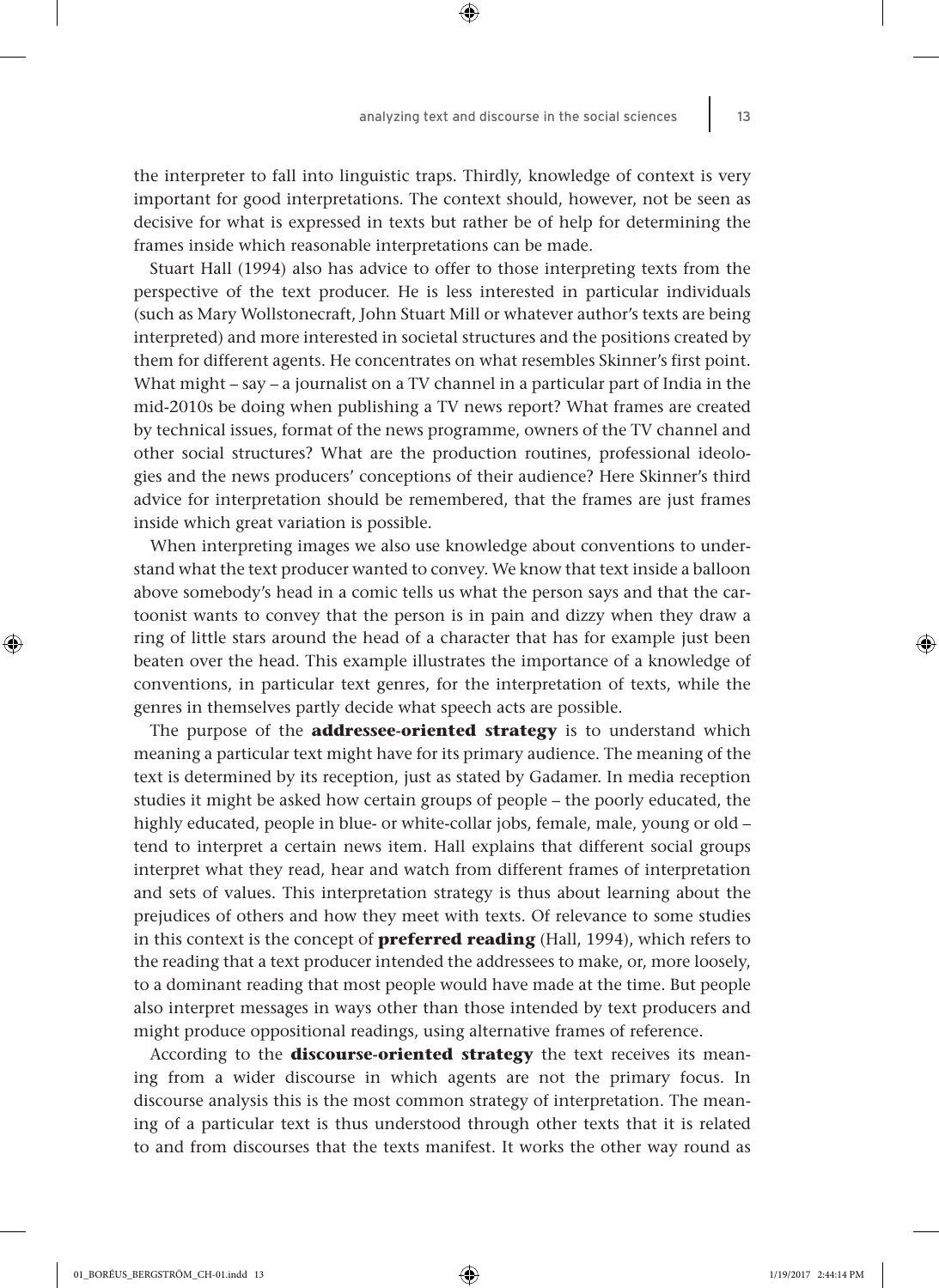well: the discourse as a whole is interpreted and understood from interpretations of many single texts. Discursive patterns – such as how categories are used, and the claims and evaluations that are made when particular subject matters are treated in particular contexts – are studied in a systematic fashion and these patterns are related to a wider social reality. An example of an interpretation of patterns in discourses not primarily interested in agents is Fredric Jameson's the **political unconscious**. He creates Marxian interpretations of fiction written in certain social conditions and finds in them expressions of social contradictions being symbolically processed in narratives (Jameson, 1989). This interpretation strategy is also used for images, symbols and multimodal texts. Recurrent images of the nation's flag as well as photos of triumphant members of the national team lifting the victory trophy towards the sky may be interpreted as **banal nationalism** (Billig, 1995), i.e. an everyday recurrent message that 'we' belong to the same nation which we naturally feel is ours, which we esteem and want to defend. Individual images of flags could not be interpreted in this way: every single image gets its potential meaning by being part of a social practice in which flags and other national symbols are often depicted.

 $\bigoplus$ 

Table 1.1 summarizes the four interpretation strategies. In practice, interpretations normally focus on several aspects.

To what degree the different interpretation strategies should be kept apart depends on the study. The meaning of the text encoded by the producer and how it is interpreted by its addressees will often overlap if they share a society and culture.

| Interpretation<br>strategy         | Whose meaning is in<br>focus?                                               | What aspects should be<br>studied?                                                                                                                                                        | Example of use                                                       |
|------------------------------------|-----------------------------------------------------------------------------|-------------------------------------------------------------------------------------------------------------------------------------------------------------------------------------------|----------------------------------------------------------------------|
| Analyst-<br>oriented<br>strategy   | The analyst's as<br>an addressee with<br>special interpretative<br>purposes | Patterns and particularities<br>in texts available using<br>particular interpretative<br>tools                                                                                            | Specialized kinds of<br>interpretations                              |
| Producer-<br>oriented<br>strategy  | The text producers'<br>as individuals or<br>groups of people                | The producer's particular<br>social position and the<br>speech acts likely to be<br>performed in certain genres<br>from that position; the<br>addresser's normal language<br>use: context | The history<br>of ideas;<br>interpretations of<br>art and literature |
| Addressee-<br>oriented<br>strategy | The primary<br>addressee's                                                  | Addressees as agents in<br>particular social positions                                                                                                                                    | Media reception<br>studies                                           |
| Discourse-<br>oriented<br>strategy | Meaning created<br>through discourse                                        | Discursive patterns<br>regarding particular subject<br>matters in particular<br>contexts and the discourse in<br>relation to its social context                                           | Discourse analysis                                                   |

#### **Table 1.1** Interpretation strategies

⊕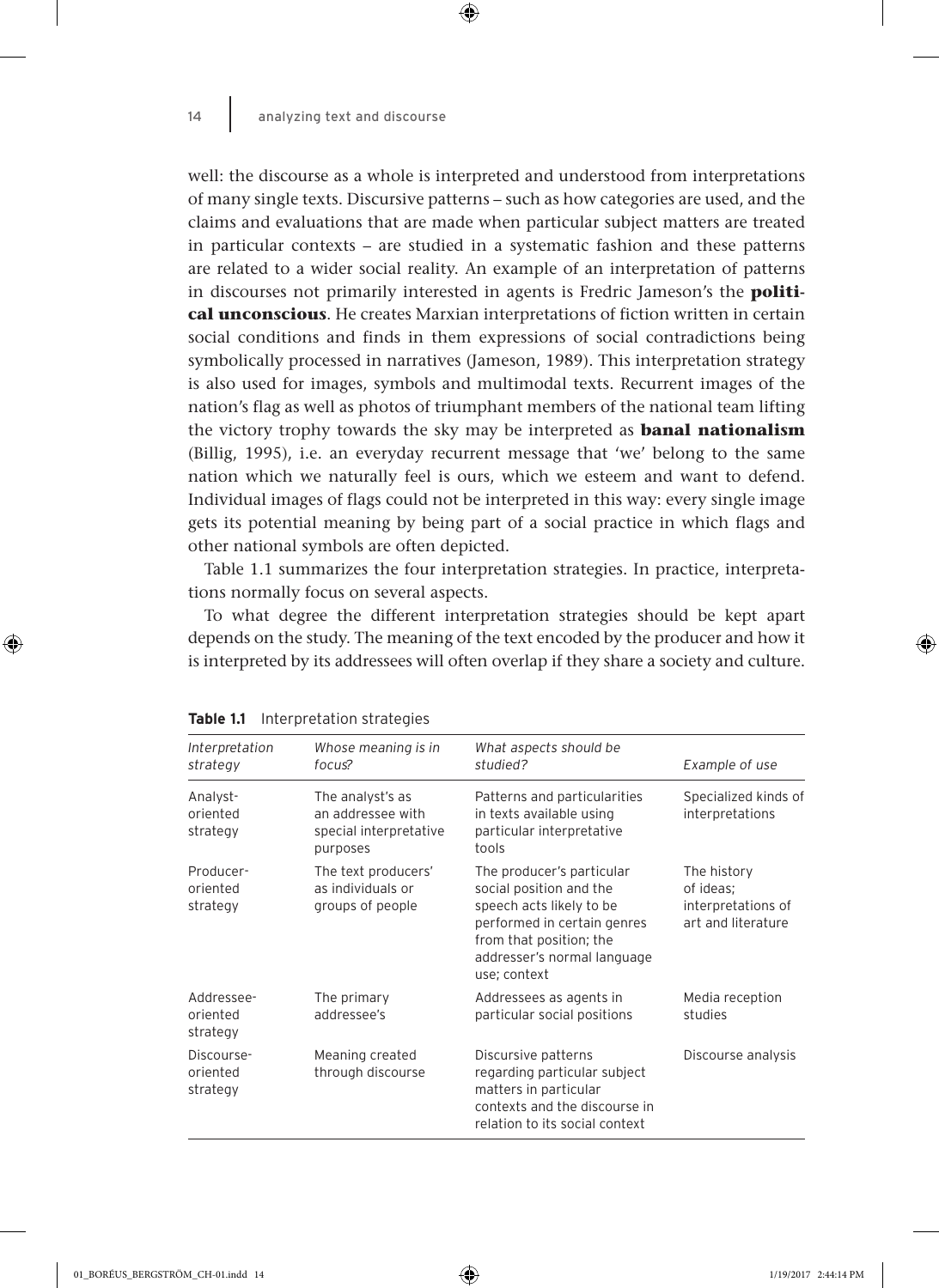The analyst might also be part of the same social context. In practice, many of the same steps should be taken whichever interpretation strategy is chosen.

 $\textcircled{\scriptsize{*}}$ 

We will end the discussion of interpretation with a practical example of interpretation in line with the producer-oriented strategy, which might easily be tilted towards the discourse-oriented strategy.3 The example shows practical tools that will serve in most cases of interpretation. The text to be interpreted is a short passage from a well-known ideological text, *The Communist Manifesto* (1848) by Karl Marx and Friedrich Engels, namely the preamble. The first goal is to interpret its meaning according to its authors.

A spectre is hunting Europe – the spectre of Communism. All the powers of the old Europe have entered into a holy alliance to exorcise this spectre: Pope and Czar, Metternich and Guizot, French Radicals and German police spies.

Where is the party in opposition that has not been decried as Communistic by its opponents in power? Where the opposition that has not hurled back the branding reproach of Communism, against the more advanced opposition parties, as well as against its reactionary adversaries?

Two things result from this fact:

♠

I. Communism is already acknowledged by all European powers to be itself a power.

II. It is high time that Communists should openly, in the face of the whole world, publish their views, their aims, their tendencies, and meet the nursery tale of the Spectre of Communism with a Manifesto of the party itself.

To this end, Communists of various nationalities have assembled in London, and sketched the following Manifesto to be published in the English, French, German, Italian, Flemish and Danish languages.

To start at the word-level, we do not think that the prejudices of a modern reader would make them, as Skinner warns, fall into traps. The word usage is rather modern and there is no need to consult an English dictionary from the time of the text production. Yet the text includes several words that need to be interpreted in their historical context to make sense to a modern reader. We find words that refer to historical persons, events or situations like the 'holy alliance', 'Metternich', 'Guizot', 'French Radicals', 'the nursery tale of the spectre', 'police spies'. These words are all void of meaning without specific background knowledge that must be obtained from encyclopedias, historical or political research, or textbooks.

Another kind of words whose interpretation might cause problems are 'Communism' and 'Communists'. What do they refer to? Do the authors have specific movements or ideologists-philosophers in mind? These questions could possibly be answered in the following parts of the *Manifesto*, or in other related

<sup>&</sup>lt;sup>3</sup>This part of the chapter was written with Mats Lindberg.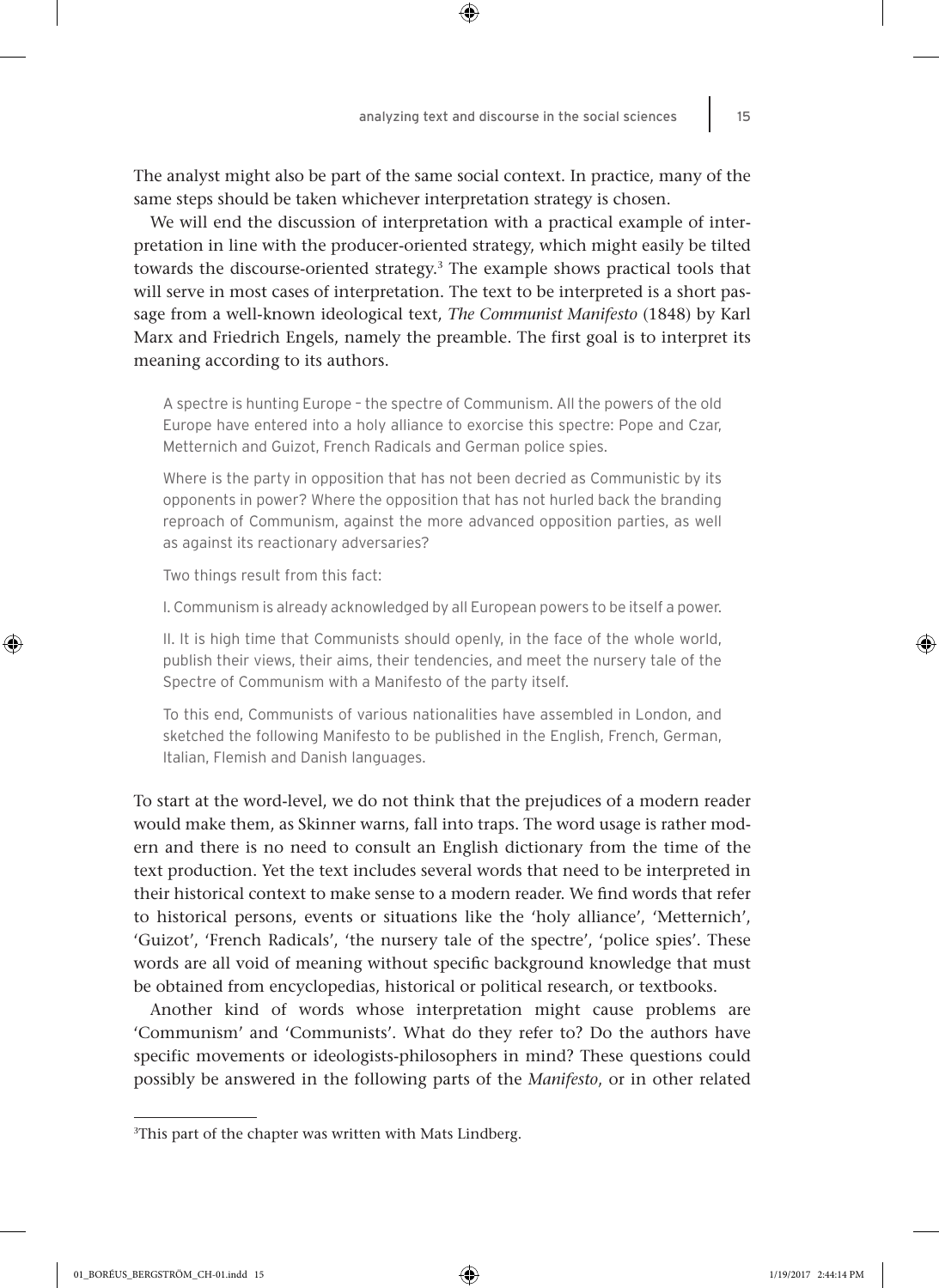texts by the authors. Another complicated term is 'the party', with a definite article, where we should avoid the pitfall that Skinner warns against, inferring ideas of what a party is from our own present word use. In 1848 in Europe there was no such thing as the modern party system. So what kind of entity does 'the party' refer to – something already existing or something hoped for?

 $\bigoplus$ 

Background knowledge gained from previous literature is thus indispensable. In some cases we will also need more textual material from the authors to be able to understand their usage of single words. We might also need to consult other relevant texts of the time. Lastly, we will need at least some knowledge of the historic situation to understand what the authors were saying. Just in the short preamble of the Manifesto several prominent statesmen representing different governments and diverse political movements are mentioned. Movements or political tendencies of the time were the monarchist, the national republican, the liberal radical, the reformist, and the socialist 'parties'; all lining up in different camps and with different power resources in the shattering turmoil of the upcoming revolution of 1848. Thus, knowledge about the social context in which the authors produced the text, as well as about their standard use of language, is indispensable. More knowledge about the particular speech act – what the authors were doing when launching a manifesto – would also help.

Thus, a successful interpretation focusing the producer's meaning normally needs four kinds of textual material: 1) the chosen text itself; 2) the relevant surrounding textual **corpus** (i.e. collection of texts of a certain kind) of the authors; 3) relevant texts by other authors and 4) texts that provide necessary information about the social and political situation at the time.

In a discourse-oriented interpretation strategy the goal is to understand the *Manifesto* through patterns in the discourse of which it is a textual manifestation, so we would need more material that informs us about the discourse, about the relevant linguistic practices in relation to wider social practices. In the case of *The Communist Manifesto* the relevant context involves numerous agents that all produced essays, pamphlets and articles in the political press. We would also presumably need to consult more material regarding the relevant context in which the discourse developed. These conditions involve the institutions of and the privileges of the church and the clergy as well as of the monarchy and the aristocracy.

Informed interpretation is a prerequisite for good textual analysis, but it is not sufficient. In the next section we discuss what more it takes.

#### **1.6 What is a good textual analysis in a social scientific study?**

A good textual analysis for the purposes described in this book is an analysis that casts light on a social scientific research problem. A good textual analysis as such is not necessarily relevant for such research problems. It is perfectly possible to analyze a political text from certain linguistic perspectives, answering questions

01\_BORÉUS\_BERGSTRÖM\_CH-01.indd 16 1/19/2017 2:44:14 PM

♠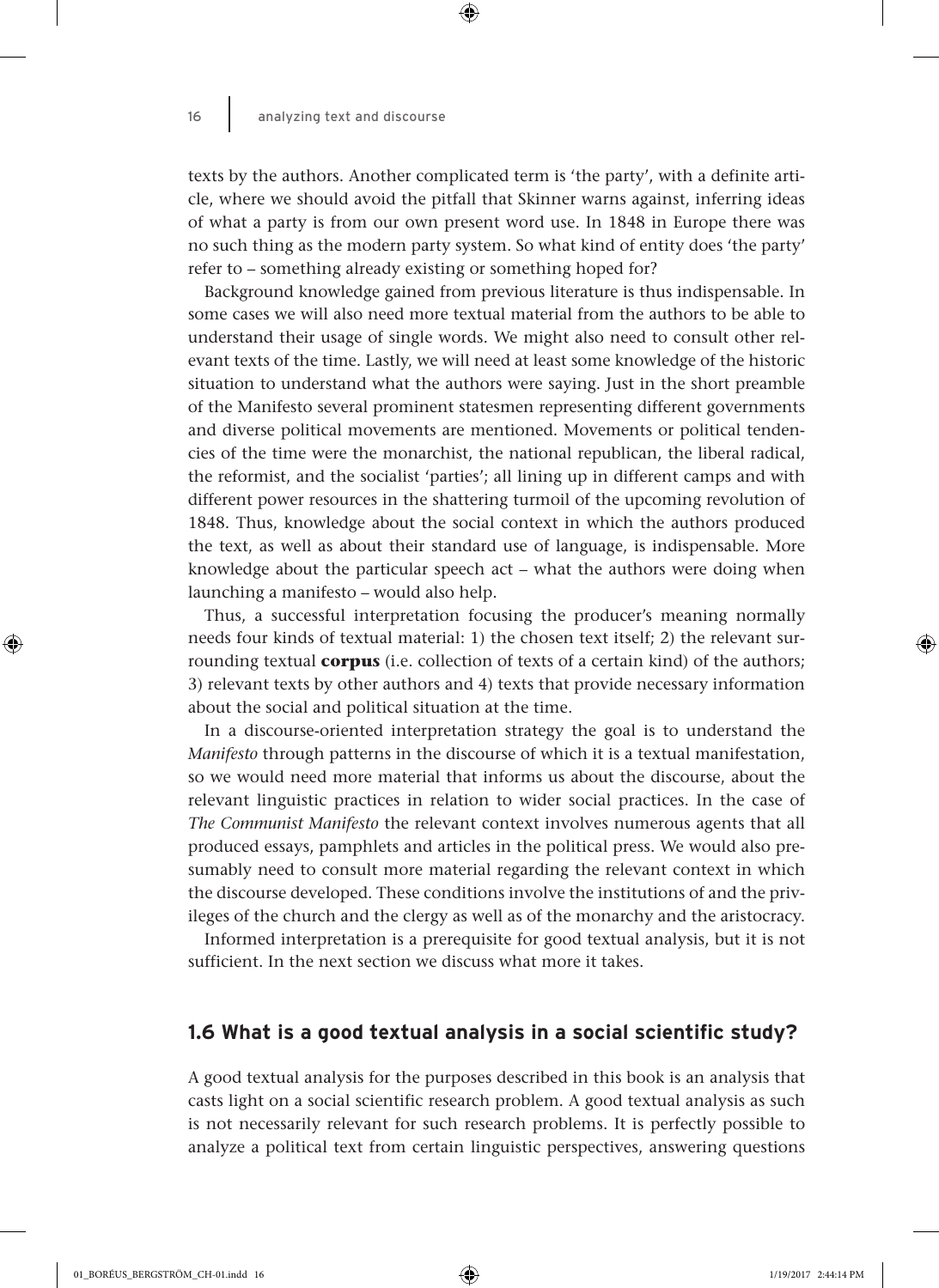of interest within the field of linguistics that lack relevance for politics as studied within political science. Such an analysis might reveal something about the language of the text without telling us much about politics. For an analysis to be relevant to the social sciences, it needs to ask questions relating to the study objects of these disciplines. Methods for answering such questions might be borrowed from linguistics' solid techniques of analyzing text and language or from

 $\bigoplus$ 

To answer research questions, methodological tools are needed. It is important both to know how to use different tools and to choose the right ones for the task. When wood needs to be chopped it is probable that the clumsiest axe-user will do a better job than an expert user of sewing machines. But unlike the woodcutter who can fall back on centuries of experience of wood cutting during which axes of all sorts were developed, the social scientist who wants to analyze texts lacks precise tools to choose between for particular research questions. There is nothing like an offer of readymade axes for different chopping purposes to choose from. Instead there are more general tools that in most cases need to be honed to precision and often combined with other available tools. This is important to keep in mind when reading this book.

The tool metaphor illustrates the aspect of a good study that is referred to as **validity**. In the empiricist perspective a method is valid if – and only if – it measures what is intended to be measured in a particular study. Is frequency of mosque visits a valid way of measuring the strength of religiosity in a community? Presumably in many cases but in others not at all, as in a predominantly Christian community. To turn to a real research example, Robert Putnam, in a renowned study, investigated to what extent **social capital**, i.e. social, trust-generating connections between people, generates democracy and economic growth (Putnam, 1993). He compared southern Italy with northern Italy. An indicator used for the existence of social capital was the proportion of people who read daily papers. Critical questions regarding the validity of the extent to which people read daily papers as a way of measuring social capital could well be posed.

To turn to textual analysis, take the research question of whether the views on 'madness' or mental illness differed between two points in time in a particular place. This could be analyzed by comparing two corpora including texts from the same genre and kind of context from the different points in time. There are more or less valid methods for making this comparison. Should we compare the lengths of sentences in the texts in the two corpora in a simple content analysis? Or perhaps use narrative analysis to compare in what order events are told in narratives that might possibly be found in the texts? There is reason to doubt that either of these strategies would be valid: why would they tell us anything about the views on mental illness expressed in the texts? We should start by going through some of the texts in search of a suitable method. Comparing how 'madness' or people categorized as mad are described, what treatment is proposed for them and what evaluative expressions are used about them might be more valid methods.

other disciplines.

♠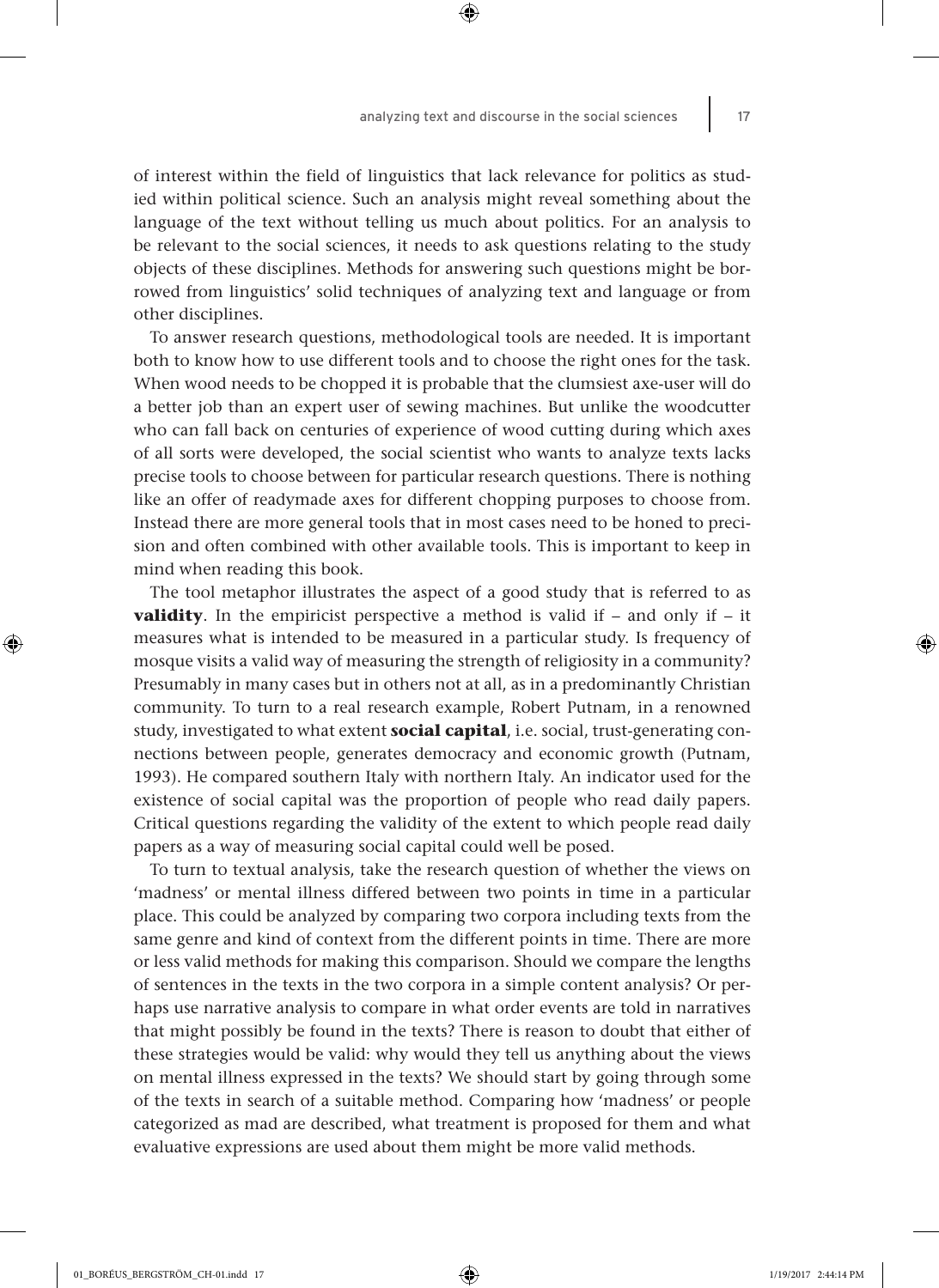Yet another aspect of validity is the choice of texts to analyze for answering a particular research question. If, for example, one wants to conduct textual analysis to pin down the positioning of a political party in a particular policy area – say foreign policy – there will be a vast choice of texts to study: party manifestos, internal party publications, leaflets, webpages, private bills or propositions from a party that has been in government, minutes of parliamentary debates, documents from party conferences, texts from its youth organization if there is one, and many more. What texts ought to be analyzed to answer the question? The choice should be well motivated.

 $\bigoplus$ 

Theoretical ideas also play a part when it comes to validity. Is it sufficient to investigate who got a majority for their propositions and who was voted down to know who exercised power in the university board? *Yes it is*, *it is a valid method for analyzing power*, an adherent of power's first dimension would answer. *No, it is not*, someone who prefers the second or third dimension of power would argue, *that is not a valid way of measuring power*.

The meaning of the concept of validity in relation to a constructivist take on research is more complex. Some authors claim that the issue of validity changes if the terms used in the social sciences do not refer to objects that researchers can study and judge regardless of their own prejudices. When questions about power, oppression, criminality or any other social scientific object of study are asked, the researcher is not just an outside observer. On the contrary, they are involved in shaping the study objects and their own prejudices limit the possible answers to the research questions. For that reason not only the research tools but also the researcher with their historically and socially influenced prejudices must be taken into account when evaluating validity. If researchers widen their understanding of their own prejudices, e.g. by learning more about the culture of science in which they have been trained and the social context in which their research takes place, validity can be improved (see Salner, 1989).

Good validity is not enough to make a study credible. Even though it might be preferable to use an axe clumsily to trying out a sewing machine on wood, some ability to handle an axe is necessary to get the wood chopped. It is, for example, crucial to hit the wood rather than other nearby objects. In other words, there is a need for precision. This is true also for the research study. This aspect is referred to as **reliability**. When this concept is used in the context of an empiricist view of science the way of obtaining high reliability is to be sufficiently accurate in measuring and counting. The concept may also be used in a broader sense and refer to operations other than measuring and counting. It then refers to being accurate and precise in all steps of the study and to eliminating sources of error as far as possible. For most textual analyses interpretation is a matter of reliability. Whatever interpretation strategy is used, the reading must be careful enough for the purpose.

A way of testing reliability is to compare the results of independent studies of the same phenomenon which were carried out in the same way. If different persons conduct them and reach the same results, they have a high **intersubjectivity**.

01\_BORÉUS\_BERGSTRÖM\_CH-01.indd 18 1/19/2017 2:44:14 PM

♠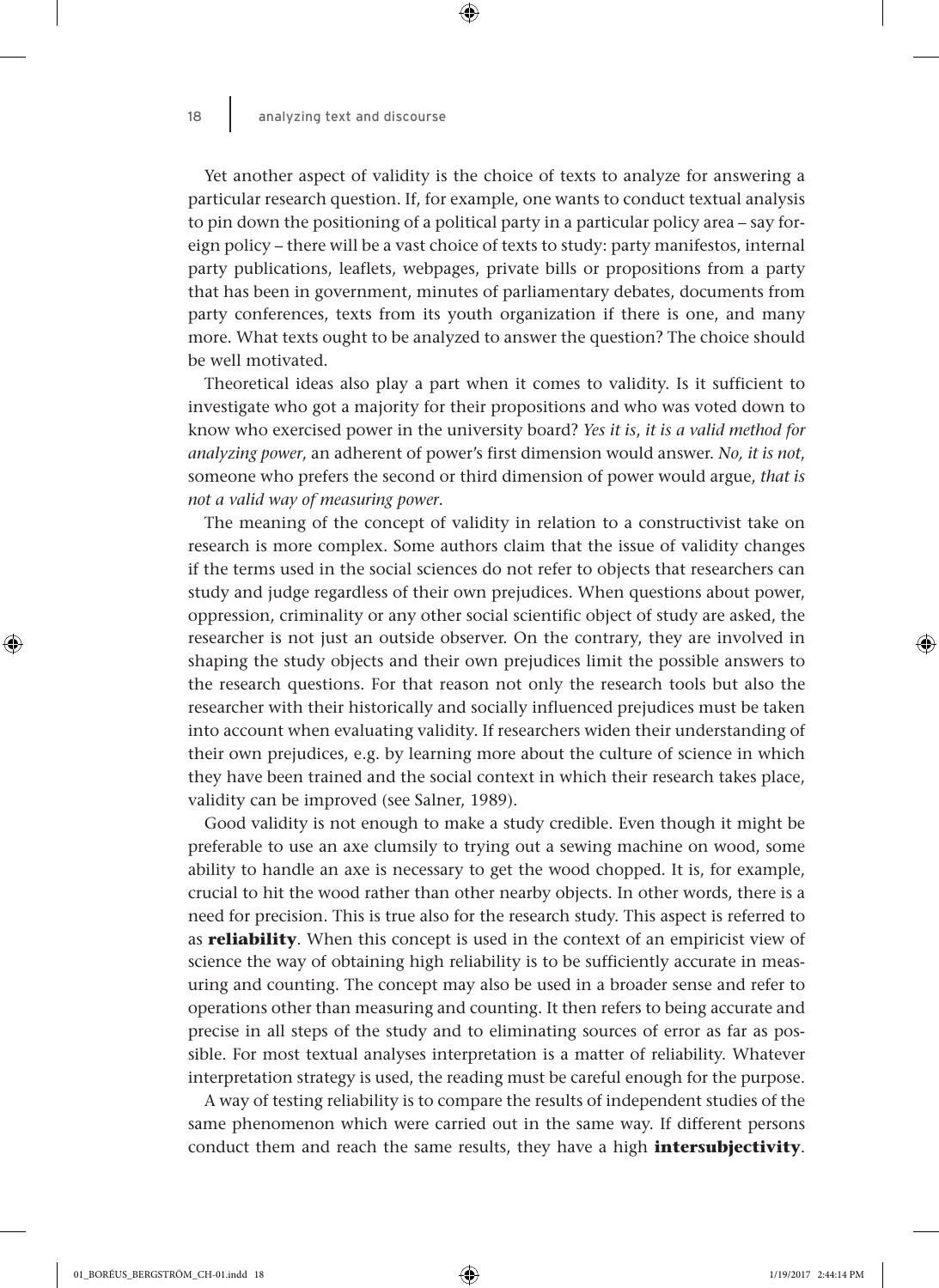#### analyzing text and discourse in the social sciences  $\vert$  19

 $\bigoplus$ 

How strongly intersubjectivity is emphasized varies with the theory of science. The empiricist ideal states that it should be possible for different researchers to use the same type of analysis of the same material (e.g. a text corpus) and reach exactly the same results. This is an ideal based on the idea of a neutral observation language. In social sciences and humanities that use interpretation of human communication and activities, this ideal is controversial. Even if complete intersubjectivity is seen as an impossible ideal, good research should still be transparent and the results well argued for. The reader should be able to reconstruct the steps taken by the researcher to reach the conclusions. For this to be possible, interpretations of written texts should be argued for with the help of quotes and records of the texts. The interpretation of pictures can be argued for by using descriptions of the image, references to its context and the meaning that certain camera angles, for instance, have in a particular genre.

Another aspect of reliability is **intrasubjectivity**. Good intrasubjectivity implies that the same person gets the same results from the same kind of analysis of the same material at different points in time. The purpose is to guarantee that the researcher is judging consistently. This is particularly important when comparisons are made. If the differences found between corpora from different points in time are best explained by the researcher having judged the texts of the corpora in different ways, there is a reliability problem at hand. In that case the result is due to differing researcher judgments and not to differences in the texts.

Texts and documents that function as **sources** ought to be handled in particular ways. A source is a text that is invoked to extract particular pieces of information, which contributes to accepting this piece of information as true; i.e. a text used to verify data, thereby taking a part in the production of evidence. Minutes, interviews and research articles are common sources in research. A first step in evaluating sources is to answer the question: is this source authentic? This is sometimes known as **external criticism of sources** and deals with whether the document is genuine: is it what it is claimed to be (Tosh, 2015: 102)? The next step in evaluating sources is **internal criticism**, which involves an assessment of the credibility of the text content. If one wants to reconstruct a course of events by the use of texts, such an evaluation is indispensable. What kind of information did the text producer have access to? Did they have an interest in lying, idealizing, understating or overstating? From what perspective, what position, did the text producer view what happened? What could and could not be known from this position? Is the text a primary or secondary source?

Table 1.2 summarizes what has been stated about good research above.

The description above should not be taken to mean that we look upon the research process as compartmentalized into neat units that follow a particular order: a research question is asked, it is decided how it should be answered, the material for the study is selected, relevant theory is chosen, the analytical tools are developed, the analysis is conducted and the results reported. This is not the way things usually work out. When these steps are described in a research article it

♠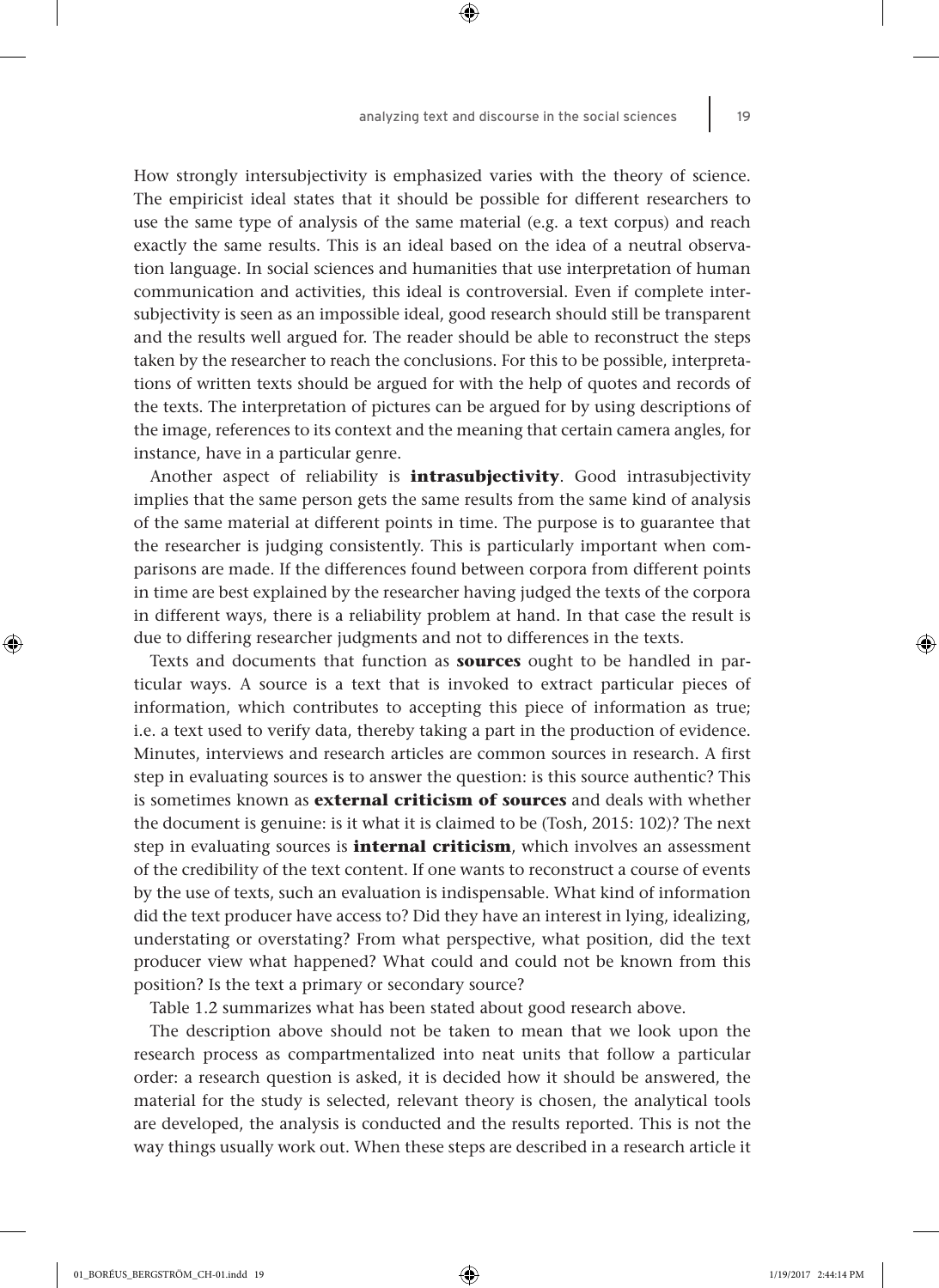| Criterion                                                                          | Aspects and meaning                                                                                                                                                                                                                                                                                                                                                                                                                         |  |
|------------------------------------------------------------------------------------|---------------------------------------------------------------------------------------------------------------------------------------------------------------------------------------------------------------------------------------------------------------------------------------------------------------------------------------------------------------------------------------------------------------------------------------------|--|
| Posing of good research<br>questions about the study<br>objects of social sciences |                                                                                                                                                                                                                                                                                                                                                                                                                                             |  |
| Choice of appropriate<br>methods                                                   | Might include adapting analytical tools found in the literature to suit<br>the particular study                                                                                                                                                                                                                                                                                                                                             |  |
| Informed interpretation of<br>text content                                         | Awareness of which interpretation strategy is used                                                                                                                                                                                                                                                                                                                                                                                          |  |
| Validity                                                                           | Choice of right method to answer each particular research<br>question<br>Well-motivated choice of appropriate texts for answering each<br>$\bullet$<br>research question                                                                                                                                                                                                                                                                    |  |
| Reliability                                                                        | Being accurate and precise in all steps, including counting,<br>$\bullet$<br>measuring and interpreting texts<br>Intersubjectivity (= the possibility for other researchers to<br>$\bullet$<br>repeat the study and reach the same results; particularly<br>important from an empiricist view of science)<br>Intrasubjectivity (= the result of the researcher themselves<br>$\bullet$<br>having judged all parts of a corpus consistently) |  |
| Transparency                                                                       | In all methodological steps, including interpretation                                                                                                                                                                                                                                                                                                                                                                                       |  |
| Well-argued results                                                                |                                                                                                                                                                                                                                                                                                                                                                                                                                             |  |
| Appropriate handling of texts<br>that function as sources                          | External criticism (= judging whether the source is genuine)<br>$\bullet$<br>Internal criticism (= credibility assessment of text content)<br>$\bullet$                                                                                                                                                                                                                                                                                     |  |

**Table 1.2** Criteria for good textual analysis for social scientific purposes

 $\textcircled{\scriptsize{*}}$ 

is normally not a description of how the research process actually developed. The process is usually much messier than that: one tries to develop the research questions and the analytical tools simultaneously, perspectives and research questions change throughout the process, coincidences lead to new ideas. In some ways inspired cooking is a good metaphor for the research process. The actual result depends on the time and cooking utensils at the cook's disposal, previous cooking experience and available ingredients. An inspired cook does not always follow given recipes but can draw an advantage from the cookbooks they read and the cooking courses they attended previously.

It is our hope that this book will be used like a cookbook by an inspired cook. We explain how food processors, sharp knives and different kinds of pans might be used and provide examples of how others have used such utensils. The purpose is not that you should slavishly follow recipes however.

#### **1.7 How to use this book**

Apart from this introductory chapter the book contains seven more chapters, each of which presents an approach to textual analysis, as well as a chapter with suggested solutions to the exercises included in the other chapters. The approach chapters

01\_BORÉUS\_BERGSTRÖM\_CH-01.indd 20 1/19/2017 2:44:14 PM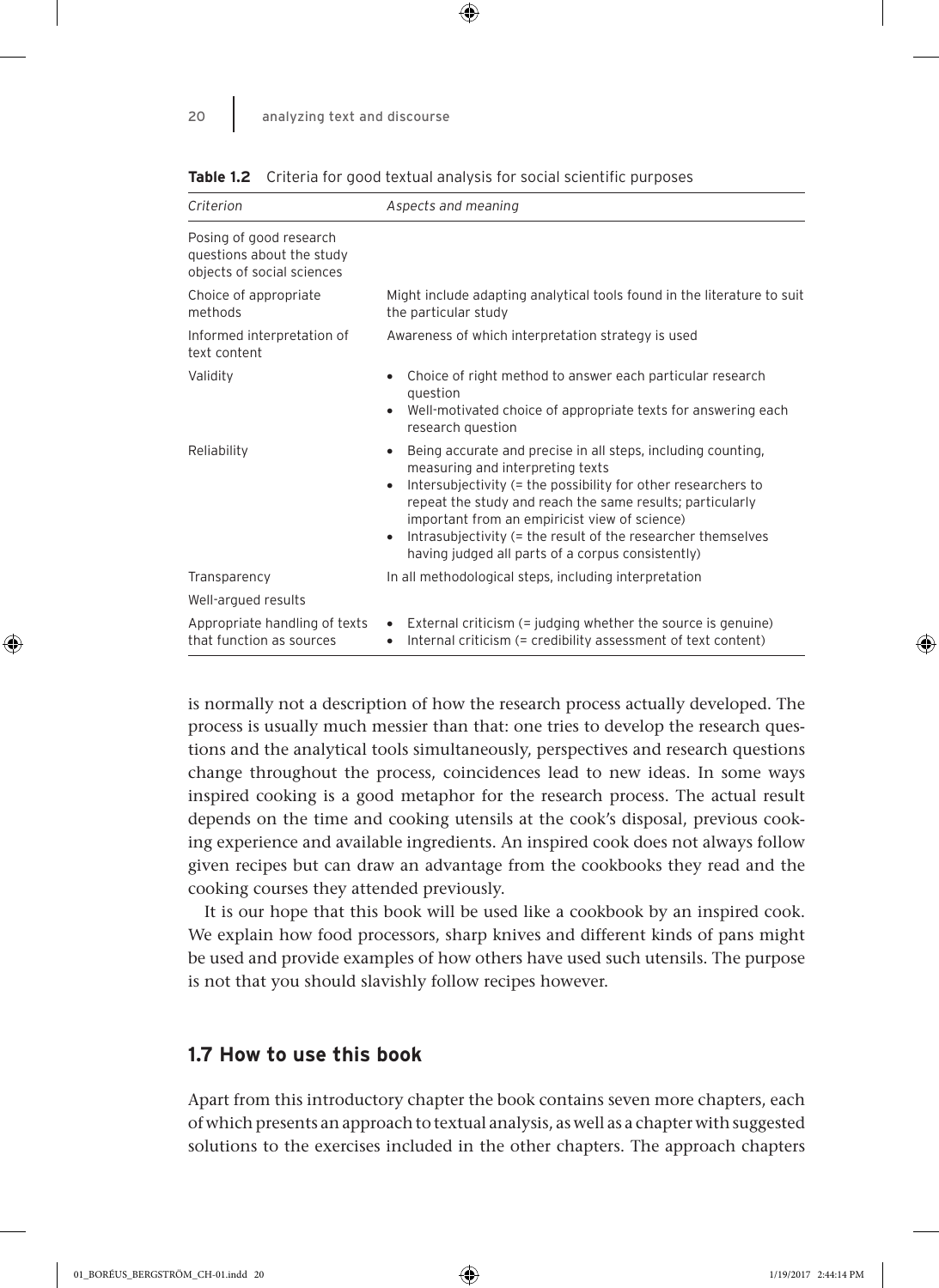are all organized in the same way. To begin with there is a 'Background' section that provides an overview and puts the approach in perspective. Sometimes this part relates the approach in question to other approaches, sometimes it explains key concepts. In some chapters the background section is fairly long since we wanted to shed light on a theoretical issue.

 $\bigoplus$ 

The purpose of the 'Analysis' section – which is at the heart of each chapter – is to demonstrate how the methodological approach can be used in social science studies. These demonstrations are very hands-on and their objective is to make it possible for readers to use the analytical tools in their own studies. To show how they might be used in a detailed fashion, we present existing studies or parts of studies; in some cases we have constructed the examples ourselves for the purpose of the book.

After 'Analysis' follows a section entitled 'Critical reflections', which is meant to deepen the understanding of each approach and be of help both to those who have already decided to use the method in question and to those still hesitant about whether or not to use it. This section frequently points out the pros and cons of the practical usage of the method. Sometimes it discusses more theoretical issues, e.g. questions to do with epistemology, language or interpretation; in some chapters issues of reliability and validity are brought up.

The section '… analysis and the study of power and other social phenomena' has been included to stress the importance of always asking whether a particular method is relevant for studies within the social sciences. Not surprisingly we have only included methods that, in our opinion, are suitable for social science studies. Suitability is, however, always a matter of which methods are relevant for answering particular research questions. In this section we sometimes discuss the approach as such while sometimes we refer to studies in which it has been used.

Every chapter has a 'Summary' in two parts. The first part examines for what the approach is and is not useful, the second summarizes the central elements of an analysis according to the approach in a step-by-step fashion. The summary can be used either as a way for a reader to check whether they have missed an important part of the chapter or be read at the beginning to gain an overview of the content of the chapter.

A section 'Suggested reading' contains commented suggestions for those readers who want to broaden their understanding of the method or dig deeper into certain aspects.

A student who really wants to learn to use the methods and not only get an orientation about them should work with the exercises included in each chapter. The exercises are all about trying out the methods on real texts. A 'Suggested analysis' for each exercise is provided in the concluding chapter. The analyses we suggest are also examples of how the different kinds of textual analysis can be conducted and can be used as such after reading the approach chapters. A reader who tries the analysis out before comparing it with our suggestions will get the best value out of the exercises.

♠